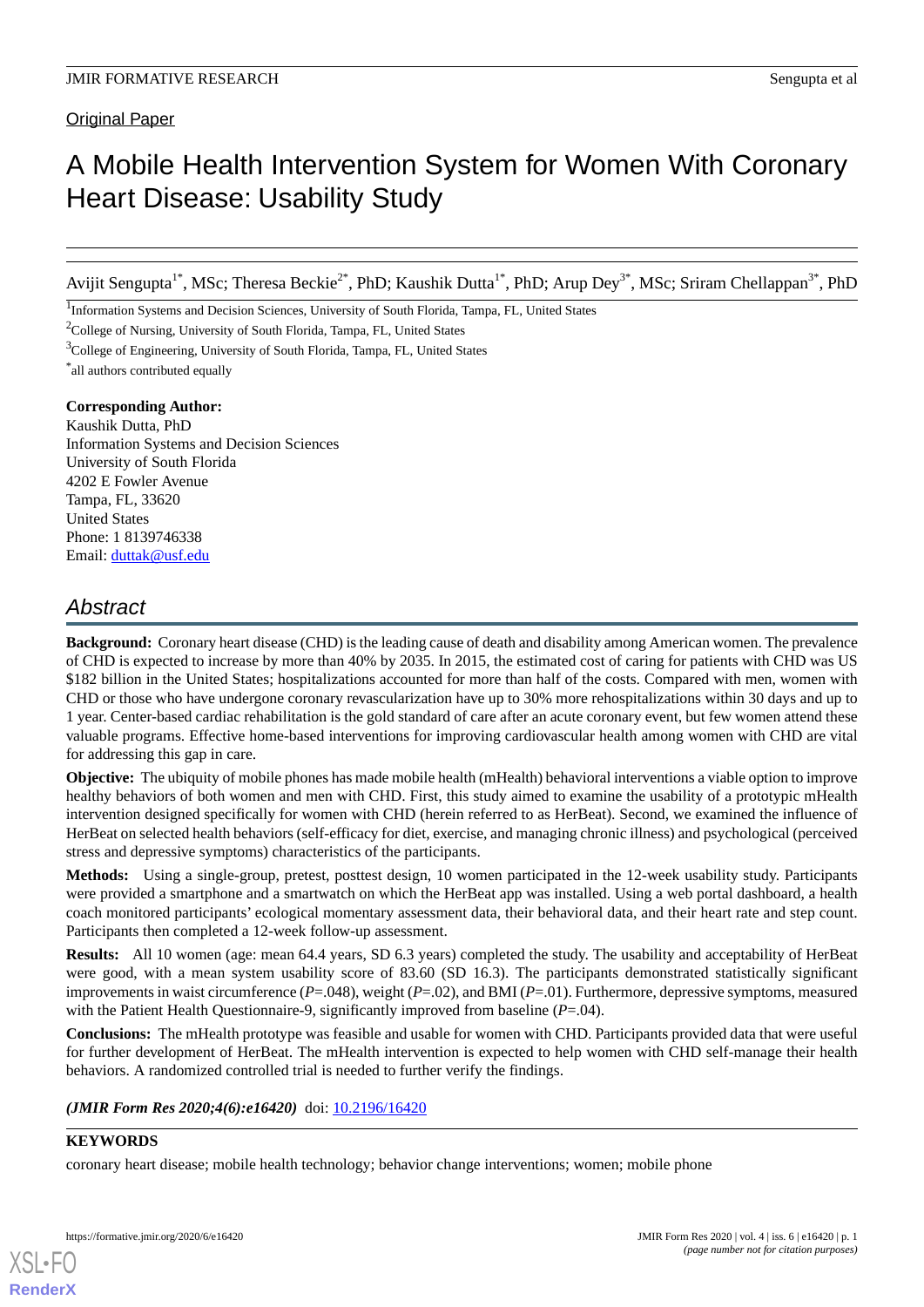# *Introduction*

Center-based cardiac rehabilitation (CBCR) is a multidisciplinary, comprehensive, evidence-based intervention with proven morbidity and mortality benefits  $[1-4]$  $[1-4]$  $[1-4]$  $[1-4]$ . Outpatient CBCR in the United States generally takes place three times per week over 12 weeks [\[1](#page-12-0),[2\]](#page-12-2). Cardiac rehabilitation is the gold standard of care for the secondary prevention of cardiovascular (CV) disease and focuses on healthy behaviors, including physical activity (PA), healthy eating, psychosocial counseling for stress management, medication adherence, and smoking cessation [[1](#page-12-0)[,2](#page-12-2)]. Although CBCR provides irrefutable health benefits compared with usual care, significant underutilization and lack of access make CBCR programs beneficial only to the few who have health insurance and transportation to the facility [[3](#page-12-3)[,4](#page-12-1)].

CBCR referral is a health care quality performance metric [[5](#page-12-4),[6\]](#page-12-5), yet for three decades, only 10% to 20% of eligible women have attended CBCR, with up to a 56% dropout rate [\[7](#page-12-6)[-18](#page-13-0)]. CBCR underutilization stems from numerous intrapersonal, interpersonal, logistical, programmatic, and health system barriers [\[19](#page-13-1),[20\]](#page-13-2). Inadequate health insurance and copayments of up to US \$250 per session deter women from CBCR participation [[21\]](#page-13-3). Socioeconomically deprived women who face transportation challenges, family or work obligations, depression, anxiety, or low social support are especially unable to use CBCR [\[22](#page-13-4)-[27\]](#page-13-5). These limitations have prompted a call to redesign CBCR for women [[7,](#page-12-6)[28](#page-14-0),[29\]](#page-14-1).

Home-based cardiac rehabilitation (HBCR) offers a potential solution as it avoids conflicts with competing demands of daily life; however, limited evidence exists that HBCR is effective and will reach more women [\[30](#page-14-2)-[32\]](#page-14-3). Our study is a direct response to the call to action to expand the reach of secondary prevention to women unable to attend CBCR [[7\]](#page-12-6). We explore the feasibility of delivering technology supported behavior change interventions to women with coronary heart disease (CHD). On the basis of our previous proof-of-concept research [[33](#page-14-4)[-35](#page-14-5)], we translated our gender-specific, motivationally enhanced CBCR program to a prototype of a mobile health (mHealth) home-based behavioral intervention (referred to here as HerBeat). HerBeat has the potential to improve health behaviors and CV risk factors in women with CHD by overcoming barriers inherent in CBCR, expanding reach to the majority of women without access to CBCR, and integrating a home-based program seamlessly into their lives.

Up to 80% of CHD events are attributed to unhealthy behaviors [[36\]](#page-14-6); adherence to health behaviors unquestionably improves CV health [[8,](#page-12-7)[36](#page-14-6),[37\]](#page-14-7). Fortunately, CBCR practice standards are widely disseminated and readily adaptable for a gender-specific HBCR, based on the results from HBCR studies [\[38](#page-14-8),[39\]](#page-14-9). CBCR-eligible patients given the choice between HBCR and CBCR are up to four times more likely to participate in HBCR [[40](#page-14-10)[-42](#page-14-11)]. Compared with CBCR, HBCR overcomes logistical barriers to access, the need for expensive facilities, specialized exercise equipment, and high personnel costs and provides education, coaching, and monitoring by a health coach through, when available, wearable sensors and smartphones that are

potentially operational 24 hours a day, 7 days a week [\[20](#page-13-2),[43\]](#page-14-12). Moreover, HBCR assesses daily PA, whereas CBCR only measures supervised exercise sessions [[44\]](#page-14-13). Most CHD patients spend over 5000 waking hours yearly, independent of medical providers [\[45](#page-14-14)], and thus, arming them with behavior change techniques (BCTs) that can be implemented anytime is crucial.

A BCT is defined as an observable and replicable intervention component designed to redirect causal processes that regulate behavior, a technique proposed to be an active ingredient [[46\]](#page-14-15). Unlike most mHealth interventions that deliver text messages at preset times, largely unrelated to patient behavior [[47\]](#page-15-0), HerBeat delivers personalized, just-in-time adaptive interventions comprising gender-specific, behavior theory–based BCTs in response to proximal behaviors and moods. Theoretically derived BCTs delivered anytime and anywhere are essential to forming and maintaining health behaviors into lifelong habits. We used four specific BCTs as we designed interventions to be deployed through HerBeat: (1) goals and planning, (2) feedback and monitoring, (3) shaping knowledge, and (4) repetition and substitution [\[46](#page-14-15)]. For the BCT goals and planning, we used the subtechniques *goal setting* and *review behavior goal* for creating instantiations of the intervention. For the BCT feedback and monitoring, we used subtechniques such as *feedback on behavior*, *self-monitoring of behavior*, *monitoring of outcomes*, and *feedback on outcomes*. We used subtechniques such as *instructions on how to perform the behavior* and *information about antecedents*for the BCT shaping knowledge, and for the BCT repetition and substitution, we used subtechniques such as *graded tasks* and *habit formation and habit reversal*. Higher levels of self-monitoring/management and unsupervised exercise inherent in HBCR vs CBCR can aid transition from active intervention to lifelong self-management seamlessly.

First, the purpose of this study was to examine the usability of a prototype of HerBeat for women with CHD. Second, we sought to examine the potential influence of the prototype on health behaviors (eating habits, PA, and goal setting) and psychosocial characteristics (self-efficacy [SE], depressive symptoms, and perceived stress) at the 12-week follow-up visit.

# *Methods*

### **Design Overview**

We used a smartwatch app and a smartphone app to collect data on a patient's daily PA, heart rate, eating episodes, and mood. Data from the sensors embedded in the smartwatch are interpreted as step counts and heart rate and are sent to the smartphone via Bluetooth and then to a cloud drive via Wi-Fi or 4G. All data uploaded to the cloud are then downloaded immediately and uploaded to a server over a secured virtual private network connection through the public internet. Data in the server are analyzed and projected on the dashboard for the health coach to view. The old data are archived and then refreshed by the most recent data on the dashboard every 10 min.

 $XSI - F($ **[RenderX](http://www.renderx.com/)**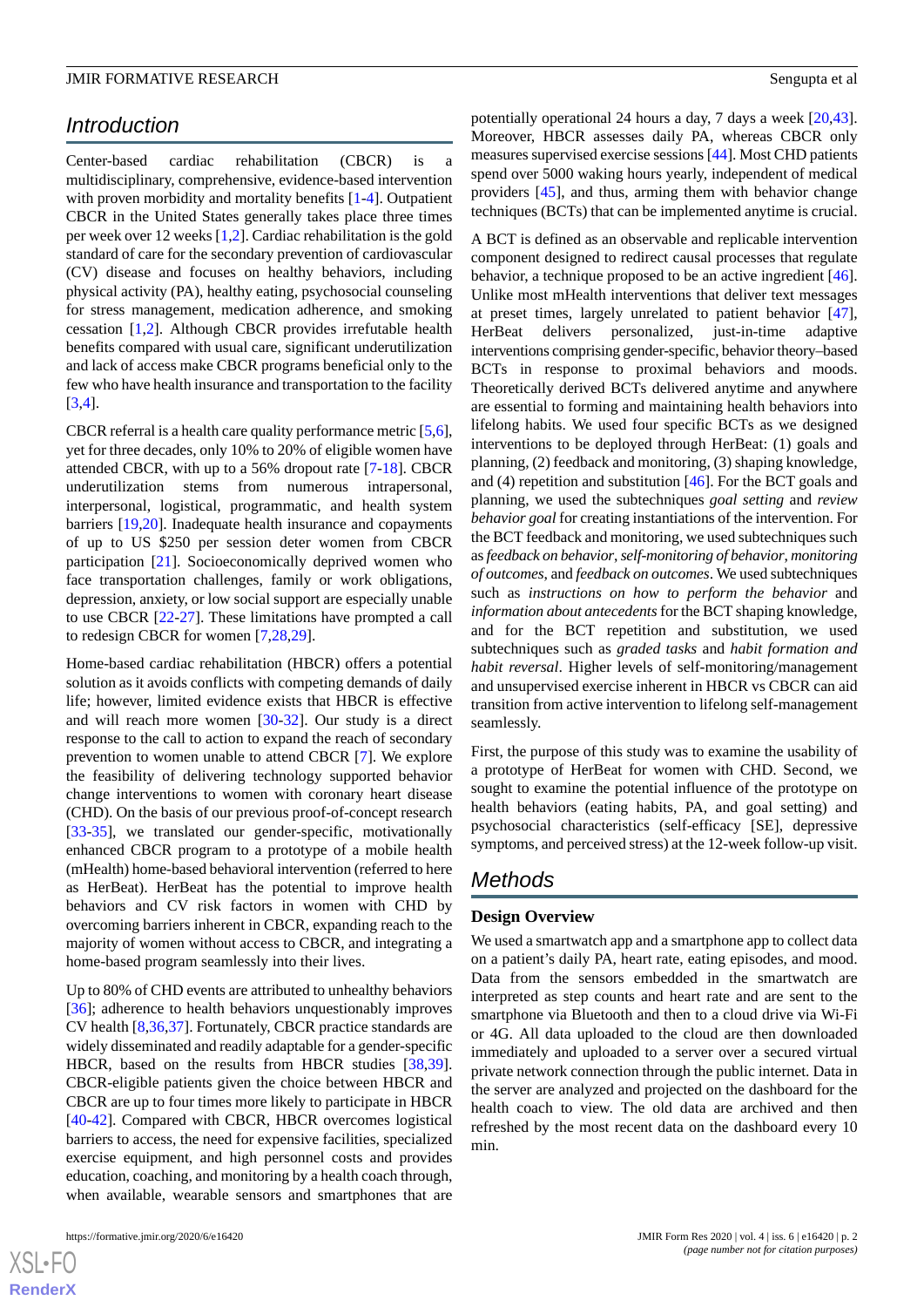### **Intervention**

The HerBeat prototype included a wrist-worn smartwatch (Moto 360 2nd Gen, Android Wear OS 2.0) and a smartphone (Samsung Galaxy S6, Android 7.0), with the app installed on both devices and a web-based dashboard for monitoring participant data. The 4 features of the prototype included (1) goal setting, (2) progress, (3) ecological momentary assessment (EMA) surveys, and (4) videos (see [Figure 1\)](#page-2-0). The goal setting feature allowed participants to set multiple walking goals for up to 60 min each. Study participants were tasked with setting their own PA goals in terms of the number of minutes walked. Participants were also prompted to report their readiness to begin PA and their current level of energy on a scale of 1 to 10. After setting a PA goal, each participant was sent a motivational message that encouraged exercise. Data about the participant goal setting and subsequent PA performance were monitored through a web-based dashboard in real time by a trained professional.

<span id="page-2-0"></span>Figure 1. Main menu screen of HerBeat application.



The progress function permitted participants to review the number of minutes walked, number of steps taken, and distance covered in miles. If participants had not completed their goal when seeking progress, they were presented with the number of minutes remaining to goal completion. If a goal was completed, the participant was sent a gender-specific graphic user interface (GUI) with a congratulatory message for achieving their goal. The EMAs are described in the Measurement section. The final feature provided participants access to 9 customized short videos, developed by the principal investigator (PI) with expertise in behavioral medicine and women's CV health, on healthy eating behavior and on guidelines for safe PA. The app also sent two types of behavior change intervention messages.

If the participant had not set a PA goal by 4 PM daily, a message prompting them to exercise was sent. If participants were proactive in setting and achieving walking goals, they were sent a positive reinforcing message. [Figures 2](#page-3-0)[-5](#page-4-0) show some of the examples of GUIs of intervention screens. The dashboard was used by the health coach to remotely monitor participants'PA (step count), heart rate, goal setting behavior, responses to the EMA surveys, and frequency of accessing the health videos. The health coach, via the dashboard, also monitored episodes of Wi-Fi and Bluetooth disconnections. The health coach sent a personalized, encouraging message to engage with HerBeat to the participant's smartphone about once a week.

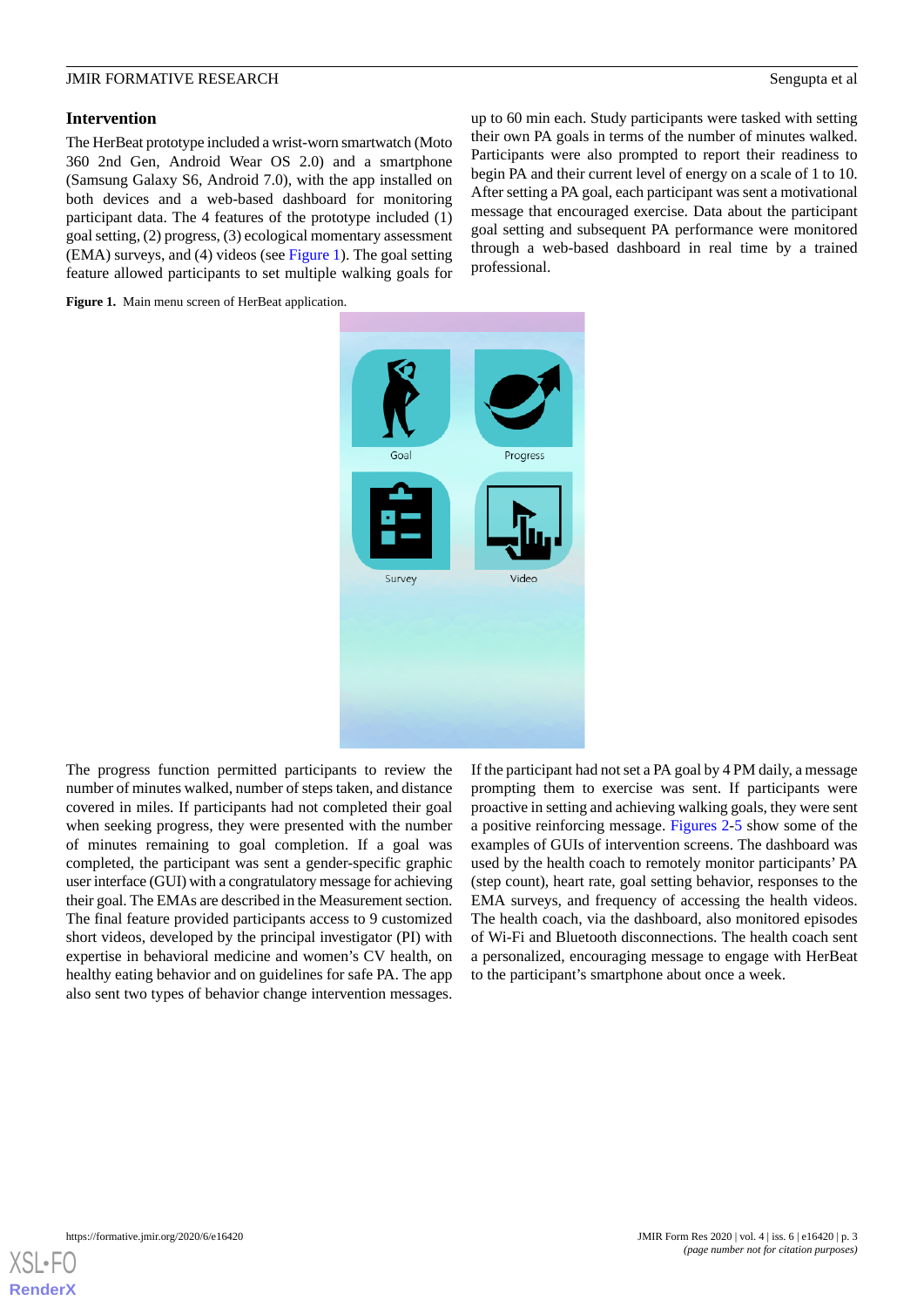<span id="page-3-0"></span>Figure 2. Example of graphic user interfaces of interventions (congratulatory message for achieving goal).



Figure 3. Example of graphic user interfaces of interventions (physical activity schedule).



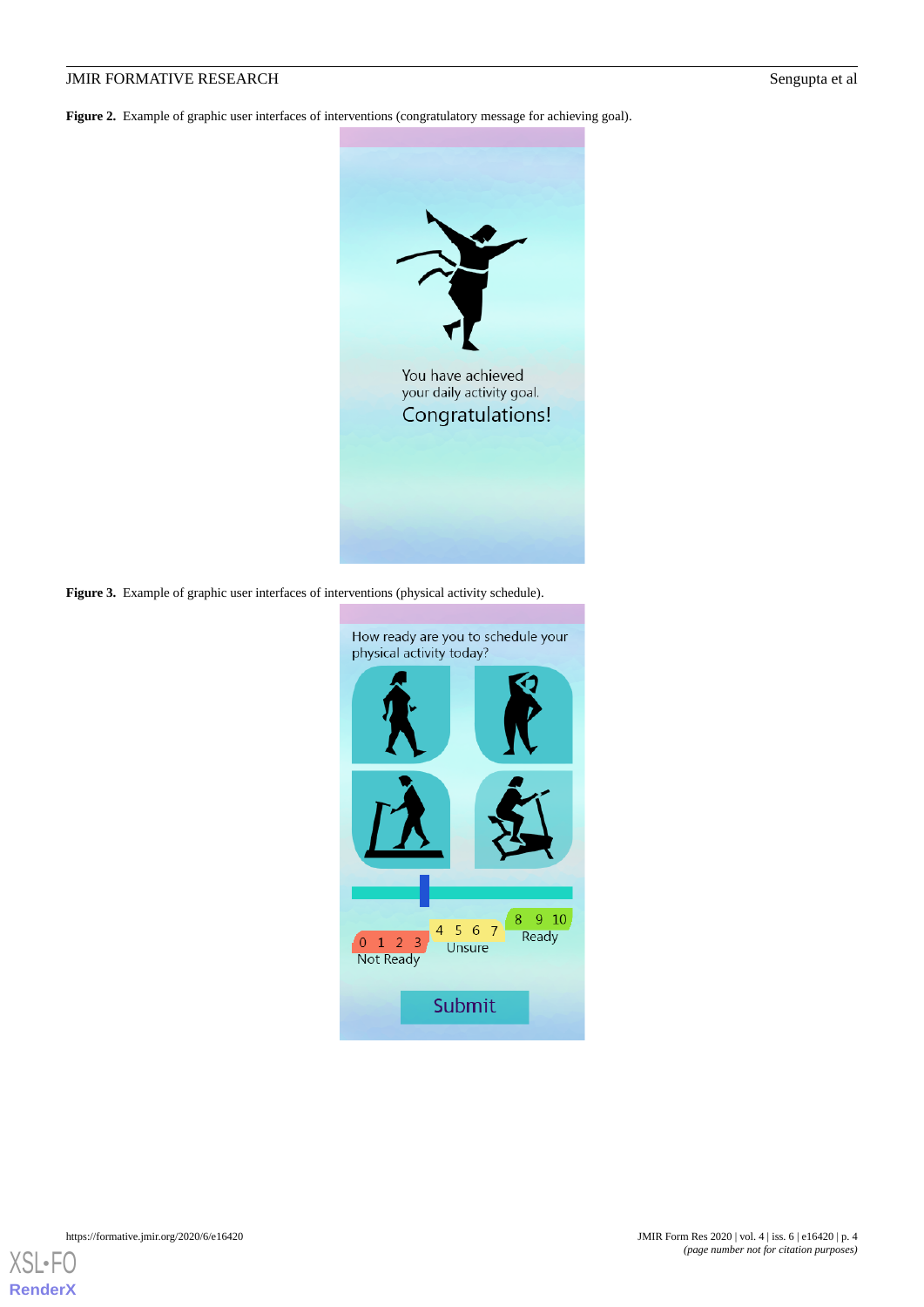**Figure 4.** Example of graphic user interfaces of interventions (prompting to exercise).



<span id="page-4-0"></span>**Figure 5.** Example of graphic user interfaces of interventions (positive reinforcing message).



your next walk.

### **Recruitment**

After obtaining approval from the university institutional review board and using a single-group, pretest, posttest design, we recruited participants from a university-affiliated outpatient cardiology clinic between May 2018 and August 2018. The cardiology clinic is part of an academic medical center and is staffed by faculty members who are physicians in the Division of Cardiovascular Sciences. The clinic provides state-of-the-art services and treatment options. Participants were recruited by the PI (health coach), who had access to the clinic's electronic

https://formative.jmir.org/2020/6/e16420 JMIR Form Res 2020 | vol. 4 | iss. 6 | e16420 | p. 5

health record system. Potential participants who were scheduled to see their health care provider were approached for inclusion in the study after they had completed their clinic visit. Women were eligible for the study if they were aged 50 years or older; diagnosed with an acute coronary syndrome or coronary revascularization in the last 10 years; able to read, speak, and understand English; and able to participate in a PA, such as walking, unaided. We also sought verbal clearance from their cardiologist to participate in the study. Study exclusion criteria included residing outside a 50-mile radius of the study site; a psychiatric condition including dementia, delirium, or

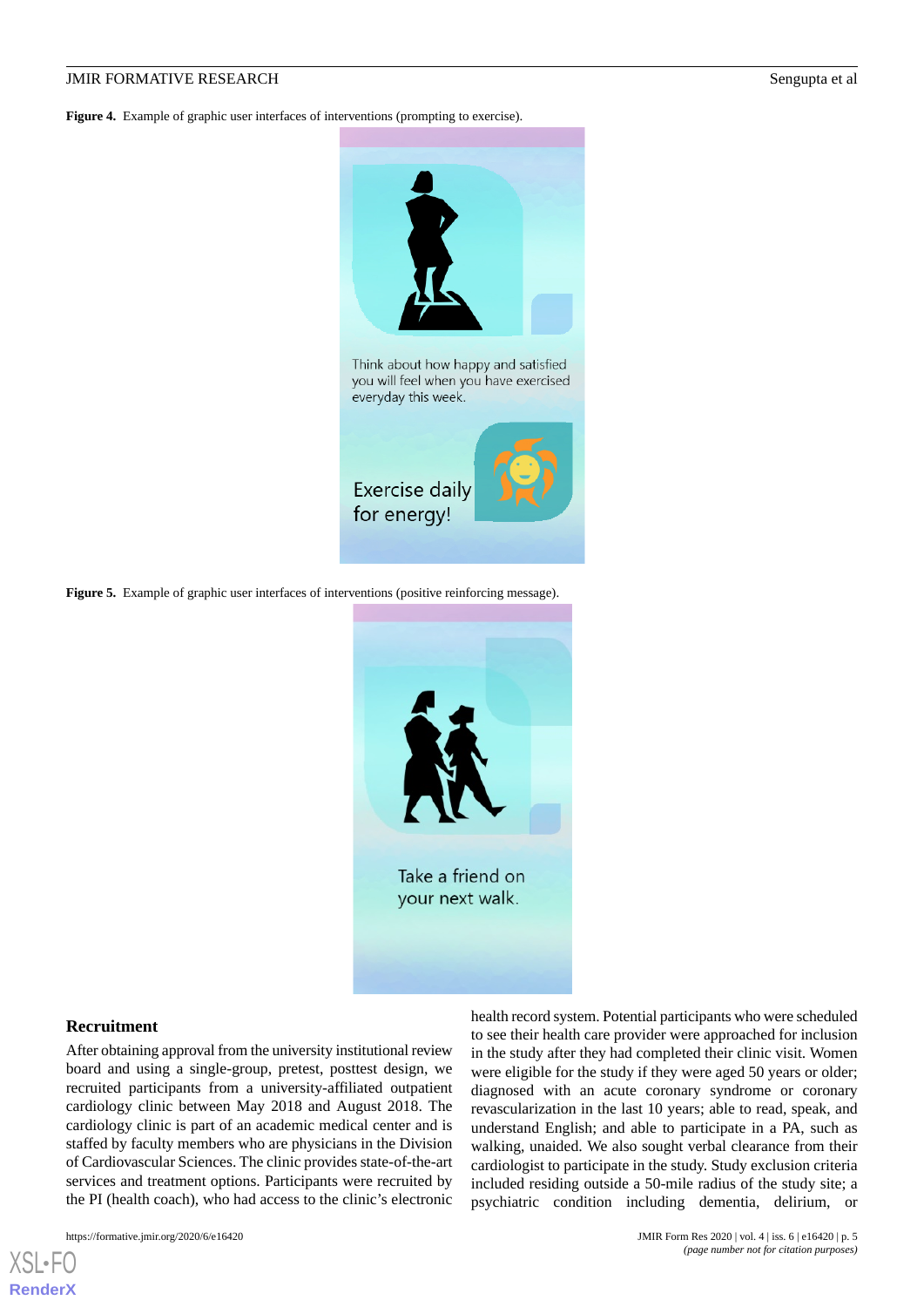schizophrenia or actively undergoing acute psychiatric treatment; prior neurological brain disorders; current use of illicit drugs and/or chronic alcohol use at the discretion of the PI; or life-limiting comorbid conditions (eg, metastatic cancer).

### **Study Procedures**

The informed consent form clearly explained that study participation was voluntary and participants could withdraw from the study at any time without jeopardizing their health care. Their decision to withdraw had no impact on their relationship with their cardiologist. If they wished to withdraw study participation, they needed only to inform the PI, and no further data would be collected from that time onward.

After baseline assessment was completed, the participants were trained by a graduate student with technical expertise to use the smartwatch and the smartphone that were provided for the duration of the study. Technical questions were answered by one of the study personnel via telephone or in person. The participants were then asked to use the prototype for 12 weeks and return for a follow-up visit when data collection was completed and the hardware was returned. We did not explicitly request that participants improve their health behaviors because our primary focus was the usability of the HerBeat prototype.

Data collected from self-report questionnaires and physical assessments were maintained in a database using Research Electronic Data Capture software. The smartwatch streamed step count and heart rate data continuously between 6 AM and 10 PM daily every 3 min via Bluetooth and Wi-Fi to a Health Insurance Portability and Accountability Act–compliant server. We archived participants' data by a study identification number to protect their identity. Daily backend jobs processing all collected information were automated on the server side. The resulting information was stored in a Structured Query Language (SQL) format for easy retrieval. The web portal dashboard was created from the SQL data to present the data to the health coach.

### **Measures**

### *Usability*

We evaluated the participants' perceptions of usefulness, ease of use, and satisfaction with HerBeat with the System Usability Scale (SUS) [\[48](#page-15-1)]. The SUS was first introduced in 1986 and consists of 10 items. The study by Lewis and Sauro [\[48](#page-15-1)] suggested that SUS has two different factors. The first factor consists of 8 items on a 5-point scale that measures how usable the system is, and the second factor measures how easy it is to learn the system. These correlated factors have reasonable reliability (coefficient  $\alpha$  of .91 and .70, respectively) and correlated highly with the overall SUS [[48\]](#page-15-1). A sensitivity analysis conducted by Lewis and Sauro [[48\]](#page-15-1) suggested that using data from 19 tests had a significant *test* by *scale* interaction, providing additional evidence of the differential utility of the scale. The SUS is frequently used by both researchers and practitioners, given the adequate reliability data and ease of implementation. Scoring guidelines of the SUS recommend transforming the scale to a 0 to 100 range. The SUS yields a single number representing a composite measure of overall usability, and scores for individual items have very

limited meaning on their own. SUS follows a specific rubric and reverse scoring of certain items to calculate the final usability composite score from the scores against individual items.

### *Sociodemographic and Health History*

At baseline, we collected data on cardiac history, comorbidities, medications, and CV risk factors as well as sociodemographic attributes, including age, marital status, work status, education, occupation, living arrangements, insurance status, and income.

#### *Psychosocial*

Dietary SE was measured using the 20-item Eating Habits Confidence Survey consisting of a 5-point scale ranging from 1 to 5, with higher scores reflecting higher SE [\[49](#page-15-2)]. This instrument has shown strong internal consistency reliability in overweight postmenopausal women [\[50](#page-15-3)]. Exercise SE was measured with the 12-item Exercise Confidence Survey asking participants to rate their confidence in maintaining an exercise routine when facing various barriers. Scores range from 12 to 60; higher scores reflect higher SE [[49\]](#page-15-2). Participants' perceptions of their SE for managing chronic illness were assessed with a 6-item instrument, with scores ranging from 6 to 60 [\[51](#page-15-4)]. The scale measures the perceived adaptability of survey participants to manage different aspects of chronic diseases, such as pain and fatigue, and the scores demonstrate good reliability (Cronbach  $\alpha$  coefficient .89) [\[51\]](#page-15-4). The Perceived Stress Scale (PSS) [[52\]](#page-15-5) consists of 14 items that are measured on a 5-point scale, with higher scores reflecting greater perceived stress. PSS scores are obtained by first reversing the scores on the 7 positive items and then summing across all 14 items. The coefficient  $\alpha$  reliability for the PSS was .85, and the validity of PSS was established by showing substantial correlations between the scale and standard symptomatology measures [\[52](#page-15-5)]. Depressive symptoms were measured with the Patient Health Questionnaire-9 (PHQ-9), with scores ranging from 0 to 17, with higher scores reflecting more depressive symptoms [[53\]](#page-15-6). Scores from the PHQ-9 questionnaire items showed strong reliability and validity when used by researchers to measure major depressive disorder [\[54](#page-15-7)], depression [\[55](#page-15-8)] (Cronbach  $\alpha$  .85), and depression in patients with CHD (Cronbach  $\alpha$  .90) [[56\]](#page-15-9).

#### *Behavioral*

Eating behavior was assessed using the 13-item Rapid Eating Assessment for Participants-Short Form (REAP-S) [\[57](#page-15-10)]. Possible scores range from 13 to 39, with a higher score indicating better diet quality [\[58](#page-15-11)]. Self-reported PA was assessed using the 7-day recall International Physical Activity Questionnaire-Short Form (IPAQ-SF), which measures PA intensity, frequency, and duration [[59\]](#page-15-12). Items in the IPAQ-SF were structured to provide separate scores on walking and moderate- and vigorous-intensity activities. The IPAQ-SF questionnaire showed moderate to strong reliability (intraclass correlation coefficient [ICC]) in prior research conducted with college students (ICC=0.71-0.89) [[60\]](#page-15-13), Chinese youth (ICC=0.43-0.83) [[61\]](#page-15-14), pregnant women  $(ICC=0.81-0.84)$  [\[62](#page-15-15)], and individuals with schizophrenia [[63\]](#page-15-16). Step count and distance walked were measured objectively with the Moto 360 smartwatch over 12 weeks. The smartwatch

 $XS$ -FO **[RenderX](http://www.renderx.com/)**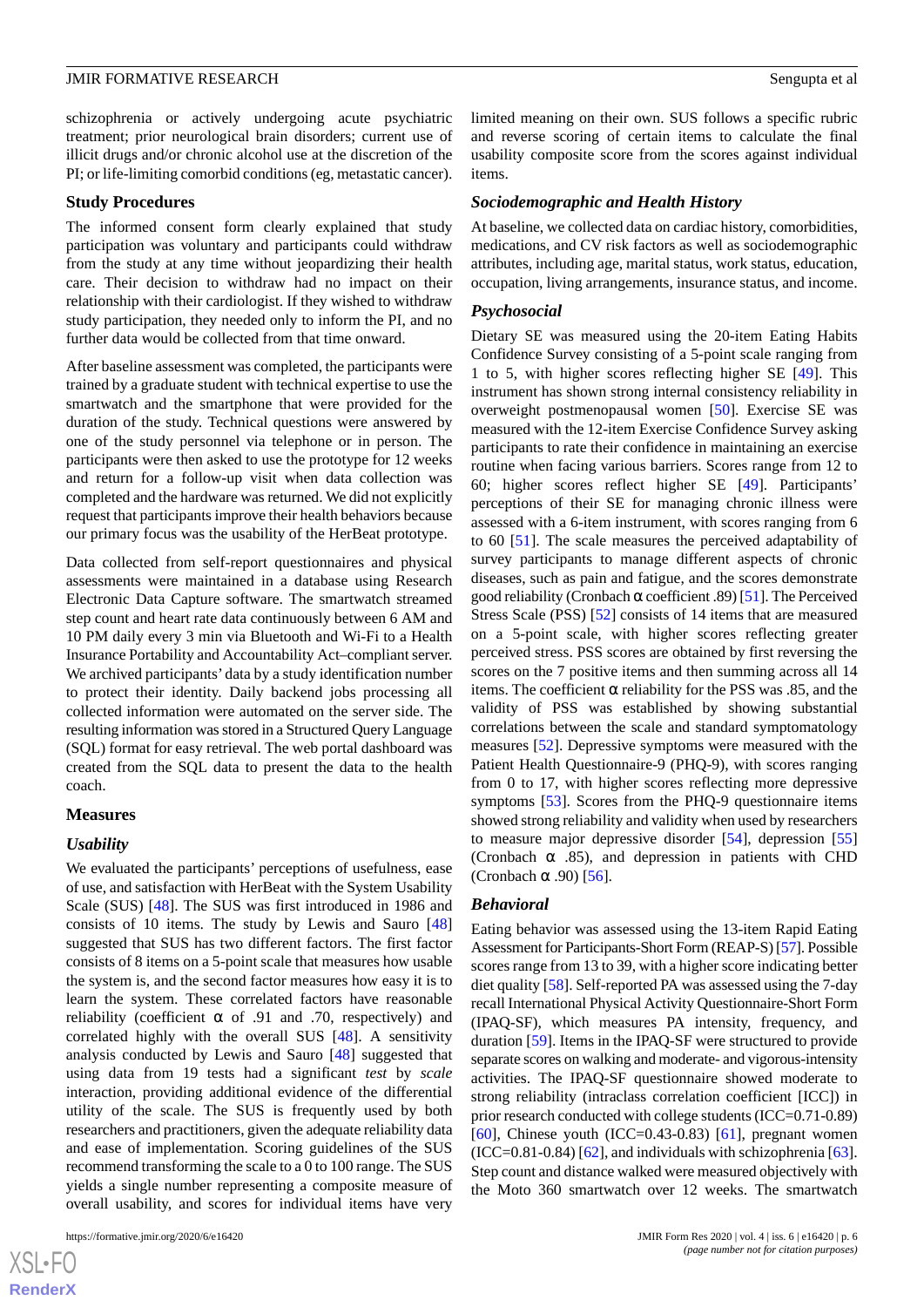determines step count via processing readings from the accelerometer and gyroscope sensor, from which we estimate the distance walked. The heart rate was collected continuously when the watch was worn. The smartwatch was worn every day, except while bathing, sleeping, or swimming.

# *Physiological*

With participants in light clothing without shoes, weight was measured to the nearest 0.1 kg using research precision–grade, calibrated, digital scales, and height was measured to the nearest 0.1 cm using a freestanding stadiometer. BMI was calculated as weight (kg)/height  $(m^2)$ . Waist circumference, assessed just above the uppermost lateral border of the right ilium using a Gulick tape measure, was calculated to the nearest 0.1 cm as the mean of the second and third measures [\[64](#page-15-17),[65\]](#page-15-18). Blood pressure (BP) was obtained with a calibrated automated monitor according to the standard protocol [[66\]](#page-15-19).

### *Ecological Momentary Assessments*

Participants completed brief 1- to 2-min surveys sent to their smartphone at 8 random times throughout the day. These surveys asked about their current activity, location, mood, eating episodes, and who they were with.

### **Data Analysis**

Data analysis techniques are applied to gain insights into the patient's activity, heart rate, and EMA survey response data. Patients' physical activities and EMA responses are analyzed through a decision rule-based expert system as well as by the health coach. These data are used to send standard preprogrammed intervention messages to the patients by the system and to help the health coach to customize intervention messages to send to patients through the dashboard at the right time to maximize their impact.

Descriptive statistics (eg, univariate graphical and numerical statistics, bivariate distributions, scatterplots, and counts/percentages) were generated and summarized for all study data. Paired *t* tests were used to compare continuously measured variables from baseline to the 12-week posttest measures. Given the small sample size, we were generally underpowered to perform parametric statistics. The  $\alpha$  level was set at *P*≤.05. Qualitative field notes were summarized across all participants for themes.

# *Results*

# **Participants**

A total of 11 participants signed the informed consent form, and 10 participants completed data collection. Of the 10 participants, 2, both recently experiencing traumatic life events, engaged very little with HerBeat. Most of the participants were white (8/10, 80%), married, or partnered (6/10, 60%) women with a mean age of 64 years (range 53-75 years; SD 6 years; see [Table 1](#page-7-0)). The majority of participants had health insurance and an income of at least US \$40,000 annually; 5 participants worked full time. All participants had CHD, with 2 participants diagnosed with a myocardial infarction and one with heart failure. Moreover, 50% (5/10) of participants had undergone a percutaneous coronary intervention, and 20% (2/10) of participants had undergone a coronary artery bypass graft surgery. None of the participants had ever attended a CBCR program.

The participants had multiple comorbidities including diabetes mellitus (3/10, 30%), osteoarthritis (4/10, 40%), and orthopedic disorders (2/10, 20%), and one participant was being treated for skin cancer (1/10, 10%; see [Table 2](#page-8-0)). The participants exhibited traditional CV disease risk factors, including dyslipidemia, hypertension, physical inactivity, familial heart disease, and being overweight. Most participants had never used tobacco; former smokers had a mean of 23.75 (SD 19.3) pack-years of smoking. Participants were prescribed numerous evidence-based CV medications to treat their chronic conditions.

[Table 3](#page-9-0) summarizes the baseline and 12-week follow-up physiological and psychosocial participant characteristics. Although we observed no changes in BP, the participants had statistically significant improvements in waist circumference (*P*=.048), weight (*P*=.02), and BMI (*P*=.01). Furthermore, participants'depressive symptoms significantly improved from baseline (*P*=.04).

SE for exercise, diet, and managing chronic illness was not statistically significantly different from baseline, although it trended in the desired direction. Participants also demonstrated nonsignificant improvements in REAP-S scores and perceived stress.

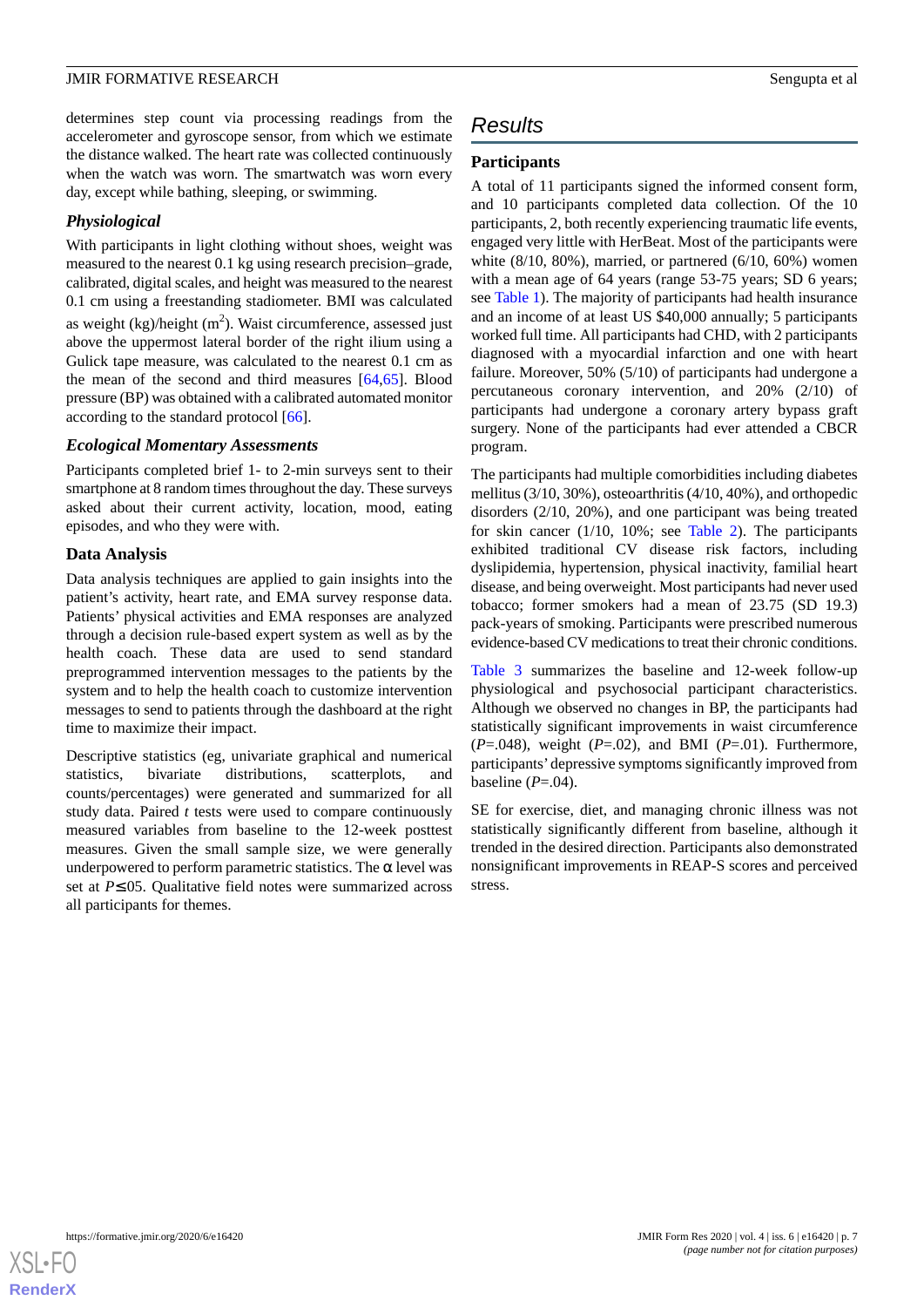<span id="page-7-0"></span>Table 1. Participants' sociodemographic data (n=10).

| Characteristics                        | Values    |  |  |
|----------------------------------------|-----------|--|--|
| Age (years)                            |           |  |  |
| Mean (SD)                              | 64.4(6.3) |  |  |
| Range                                  | 53-75     |  |  |
| Race or ethnicity, n (%)               |           |  |  |
| White                                  | 8(80)     |  |  |
| Black, African American                | 1(10)     |  |  |
| Asian/Pacific Islander                 | 1(10)     |  |  |
| Education, n (%)                       |           |  |  |
| Community college                      | 5(50)     |  |  |
| 4-year college incomplete              | 1(10)     |  |  |
| 4-year degree                          | 1(10)     |  |  |
| Master's degree                        | 2(20)     |  |  |
| Doctoral degree                        | 1(10)     |  |  |
| Employment status, n (%)               |           |  |  |
| Employed full time                     | 5(50)     |  |  |
| Not employed or retired                | 5(50)     |  |  |
| Marital status, n (%)                  |           |  |  |
| Married/partnered                      | 6(60)     |  |  |
| Divorced                               | 2(20)     |  |  |
| Widowed                                | 2(20)     |  |  |
| Primary insurance status, n (%)        |           |  |  |
| Private insurance                      | 6(60)     |  |  |
| TriCare (military/veterans)            | 1(10)     |  |  |
| Medicaid                               | 2(20)     |  |  |
| Medicare                               | 1(10)     |  |  |
| Annual household income (US \$), n (%) |           |  |  |
| 20,000 to $<40,000$                    | 3(30)     |  |  |
| 40,000 to $<\!\!80,\!000$              | 2(20)     |  |  |
| 80,000 to <100,000                     | 2(20)     |  |  |
| $\geq 100,000$                         | 3(30)     |  |  |



https://formative.jmir.org/2020/6/e16420 JMIR Form Res 2020 | vol. 4 | iss. 6 | e16420 | p. 8 *(page number not for citation purposes)*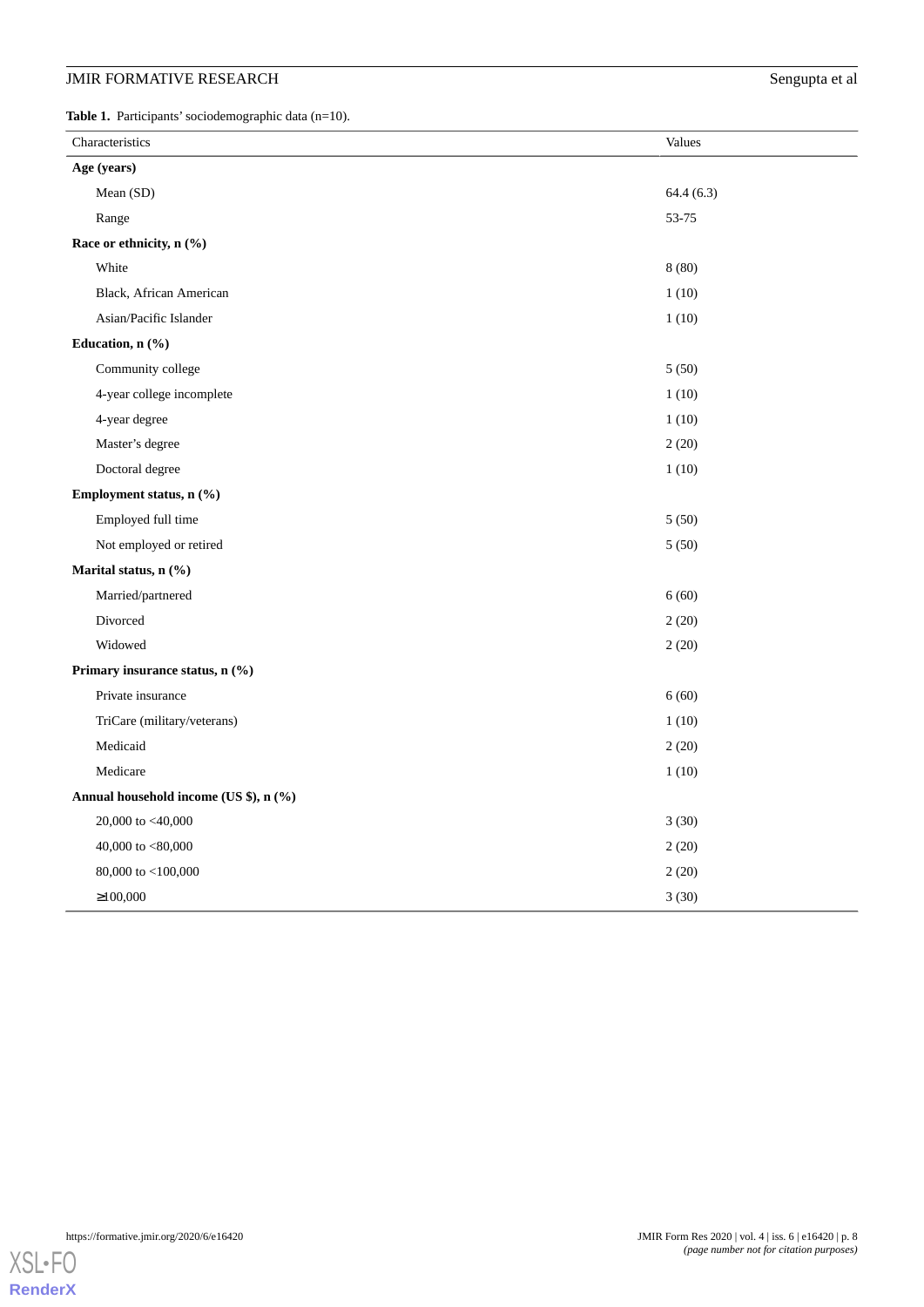<span id="page-8-0"></span>Table 2. Clinical characteristics of participants (n=10).

| Characteristics                                                                                | Value, $n$ $(\%)$ |  |
|------------------------------------------------------------------------------------------------|-------------------|--|
| Cardiovascular disease diagnosis                                                               |                   |  |
| Coronary heart disease                                                                         | 8(80)             |  |
| Myocardial infarction                                                                          | 1(10)             |  |
| Congestive heart failure                                                                       | 1(10)             |  |
| <b>Comorbidities</b>                                                                           |                   |  |
| Diabetes                                                                                       | 3(30)             |  |
| Arthritis                                                                                      | 4(40)             |  |
| Orthopedic disorder                                                                            | 2(20)             |  |
| Skin cancer                                                                                    | 1(10)             |  |
| <b>Cardiovascular risk factors</b>                                                             |                   |  |
| Overweight (BMI 25.0-29.9 kg/m <sup>2</sup> ) or obese (BMI > 30 kg/m <sup>2</sup> )           | 6(60)             |  |
| Familial heart disease (onset before 60 years and 50 years in mother and father, respectively) | 2(20)             |  |
| Dyslipidemia                                                                                   | 10(100)           |  |
| Hypertension                                                                                   | 6(60)             |  |
| Physical inactivity (<30 min 5 times weekly)                                                   | 8(80)             |  |
| <b>Tobacco use</b>                                                                             |                   |  |
| Never                                                                                          | 4(40)             |  |
| Former                                                                                         | 6(60)             |  |
| <b>Medication classes prescribed</b>                                                           |                   |  |
| Beta blocker                                                                                   | 8(80)             |  |
| Calcium channel blocker                                                                        | 2(20)             |  |
| Angiotensin-converting enzyme inhibitor                                                        | 4(40)             |  |
| Angiotensin receptor blocker                                                                   | 3(30)             |  |
| Statin                                                                                         | 10(100)           |  |
| Insulin                                                                                        | 2(20)             |  |
| Metformin                                                                                      | 2(20)             |  |
| Aspirin                                                                                        | 9(90)             |  |
| Clopidogrel                                                                                    | 5(50)             |  |
| Other antiplatelet                                                                             | 3(30)             |  |

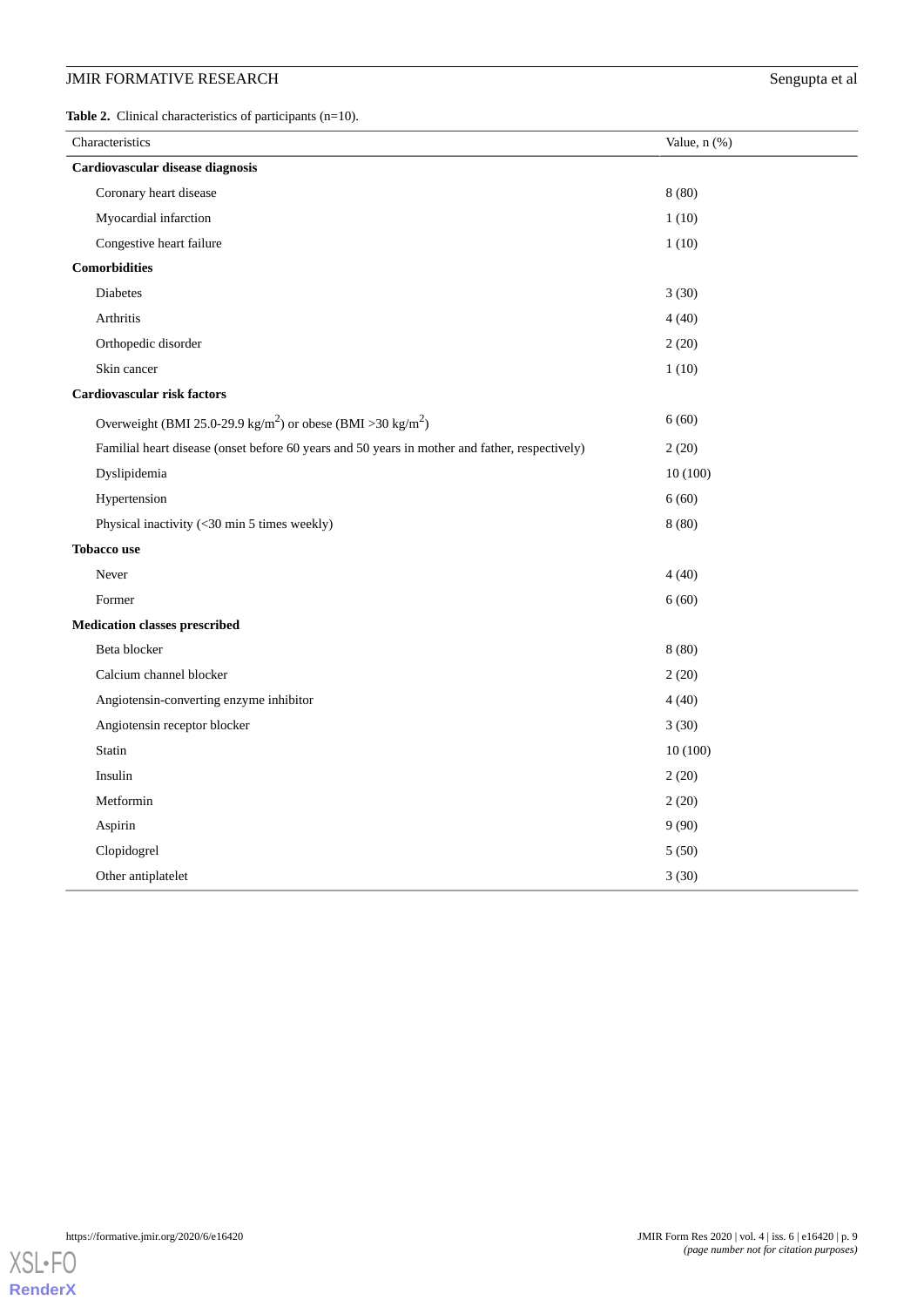<span id="page-9-0"></span>**Table 3.** Physiological and psychosocial characteristics (n=10).

| Characteristics <sup>a</sup>                                       | Baseline, mean (SD) | 12-week follow-up, mean (SD) | $P$ value |
|--------------------------------------------------------------------|---------------------|------------------------------|-----------|
| Systolic blood pressure (mm Hg)                                    | 129.2(12.3)         | 141.5 (18.9)                 | $NS^b$    |
| Diastolic blood pressure (mm Hg)                                   | 76.7(8.7)           | 73.6(9.2)                    | <b>NS</b> |
| Waist (cm)                                                         | 97.7 (14.7)         | 95.4 (12.6)                  | .048      |
| Weight (kg)                                                        | 80.5 (19.7)         | 79.1 (18.6)                  | .02       |
| BMI $(kg/m2)$                                                      | 29.2(6.0)           | 28.7(5.8)                    | .01       |
| Self-Efficacy Scale for Managing Chronic Disease                   | 45.4(12.5)          | 48.2(7.6)                    | <b>NS</b> |
| Self-efficacy for exercise behavior                                | 52.5(7.6)           | 54.4(6.2)                    | <b>NS</b> |
| Self-efficacy for diet                                             | 88.8 (6.0)          | 89.6 (6.8)                   | <b>NS</b> |
| <b>Perceived Stress Scale</b>                                      | 13.3(6.7)           | 9.9(6.9)                     | <b>NS</b> |
| Patient Health Ouestionnaire-9                                     | 5.5(5.4)            | 2.9(3.8)                     | .04       |
| Rapid Eating Assessment for Participants-Short Form                | 32.7(3.5)           | 33.7(2.7)                    | <b>NS</b> |
| <b>International Physical Activity Questionnaire (last 7 days)</b> |                     |                              |           |
| Days of moderate physical activity                                 | 3.0(2.4)            | 3.4(2.3)                     | <b>NS</b> |
| Minutes per day of moderate physical activity                      | 35.7(35.3)          | 63.1(52.8)                   | <b>NS</b> |
| Minutes sitting on 1 week day                                      | 330.0 (124.1)       | 331.0 (212.6)                | <b>NS</b> |
| Days walked at least 10 min per day                                | 5.4(2.3)            | 5.5(1.7)                     | <b>NS</b> |
| <b>System Usability Scale</b>                                      | $N/A^c$             | 83.6 (16.4)                  | N/A       |

 $a_{\alpha \leq .05}$ .

<sup>b</sup>NS: not significant.

 $\rm^c$ N/A: not applicable.

### **Engagement With the Prototype**

<span id="page-9-1"></span>Over the course of the study, participants (n=8) collectively set 132 goals, with a mean of 16.5 (SD 17.3) goals per participant for a collective total of 3335 min of walking, with a mean of 34.72 (SD 41.68) min per participant (see [Table 4\)](#page-9-1) per week. Most of the walking goals were set between 9 AM and 11 AM and 5 PM and 6 PM. Over the course of the study, smartwatches allocated to the participants collectively recorded 4933 min of walking, with a mean of 22.02 (SD 35.32) min per participant

per day. That is, the participants walked more than they intended when setting a goal. Over 12 weeks, each participant walked a mean of 28 days (out of a possible 90 days) and took a mean of 3718.8 (SD 3826.0) steps per day. The group responded to 830 EMA surveys and accessed 8 health educational videos 165 times during the study. The participants accessed more videos related to healthy eating behavior (137/165, 83%) than those related to PA (28/165, 17%). The participants received a total of 265 automated intervention messages based on their progress toward their goals.

**Table 4.** Participants' engagement (N=8).

| HerBeat features |                                                                                     | Value, range | Value, mean (SD) |
|------------------|-------------------------------------------------------------------------------------|--------------|------------------|
| Goals            |                                                                                     |              |                  |
|                  | Number of goals set per participant                                                 | $3 - 52$     | 16.5(17.3)       |
|                  | Walking goal set (minutes) per participant per week                                 | $1-60$       | 34.72 (41.68)    |
| <b>Progress</b>  |                                                                                     |              |                  |
|                  | Daily walking (minutes)                                                             | $1 - 132$    | 22.02 (35.32)    |
|                  | Daily steps per participant                                                         | 3-21,179     | 3718.8 (3826.0)  |
|                  | Daily miles per participant                                                         | $0.1 - 10.6$ | 1.86(1.9)        |
| <b>Videos</b>    |                                                                                     |              |                  |
|                  | Number of times health videos were accessed per participant per week                | $0 - 17$     | 1.96(1.76)       |
|                  | Number of ecological momentary assessment survey responses per participant per week | $0 - 36$     | 8.64(9.45)       |
|                  | Behavior change messages acknowledged per participant per week                      | $0 - 7$      | 2.75(2.65)       |
|                  |                                                                                     |              |                  |

[XSL](http://www.w3.org/Style/XSL)•FO **[RenderX](http://www.renderx.com/)**

https://formative.jmir.org/2020/6/e16420 p. 10<br> **JMIR** Form Res 2020 | vol. 4 | iss. 6 | e16420 | p. 10 *(page number not for citation purposes)*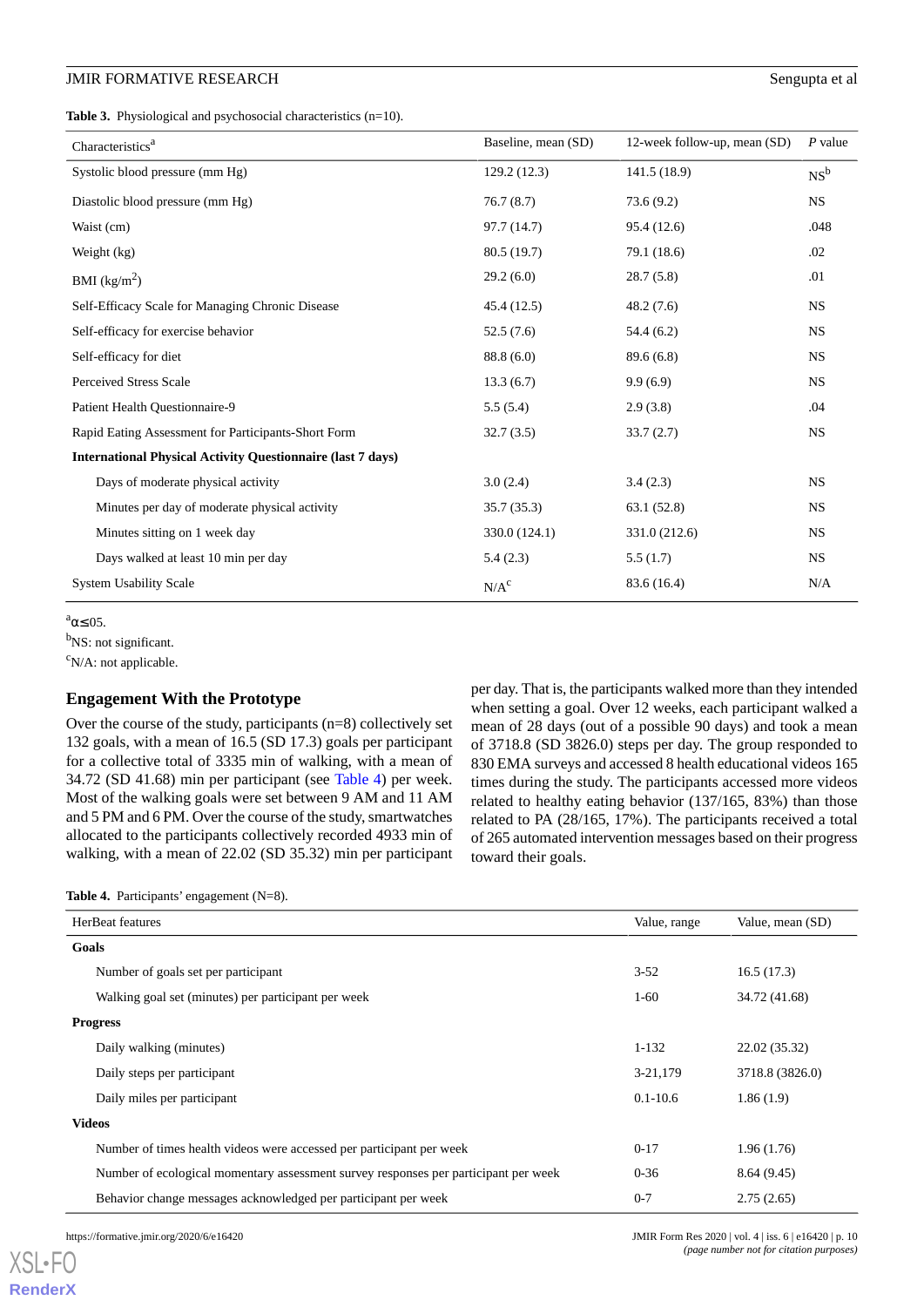### **Usability**

The mean score on the SUS was 83.60 (SD 16.4). Participants generally found HerBeat to be easy to learn and use. They also

found the functionalities to be well integrated, and they felt confident in using HerBeat. The participants did not find it unnecessarily complex or cumbersome to use (see [Table 5\)](#page-10-0).

<span id="page-10-0"></span>**Table 5.** Descriptive statistics of the System Usability Scale items.

| No             | Item                                                                                              | Value, mean (SD) |
|----------------|---------------------------------------------------------------------------------------------------|------------------|
| $\mathbf{1}$   | I think I would like to use this system frequently.                                               | 79.5 (2.13)      |
| 2              | I found the product unnecessarily complex. $(R)^a$                                                | 83.5(1.15)       |
| 3              | I thought the product was easy to use.                                                            | 86.6 (1.29)      |
| $\overline{4}$ | I think that I would need the support of a technical person to be able to use this product. $(R)$ | 91.0(2.25)       |
| 5              | I found that the various functions in this product were well integrated.                          | 83.1 (1.79)      |
| 6              | I thought that there was too much inconsistency in this product. (R)                              | 81.1 (1.26)      |
| 7              | I would imagine that most people would learn to use this product very quickly.                    | 82.2 (1.28)      |
| 8              | I found the product very cumbersome to use. $(R)$                                                 | 78.7 (2.14)      |
| 9              | I felt very confident using the product.                                                          | 87.7(2.17)       |
| 10             | I needed to learn a lot of things before I could get going with this product.                     | 82.2 (1.02)      |

 $a(R)$ =reversed scored item.

They also reported not requiring the support of a technical person to use HerBeat. Only one patient required a home visit to address a technical issue. Participants' themes derived from field notes mostly involved technical issues. The most frequent complaint was the short battery life of the smartwatch. We rectified this problem after valuable participants' input. Some working participants found it difficult to carry both a personal phone and a study phone and respond to EMA surveys during the day. A participant who worked in a library sought permission from her supervisor to carry the study phone and respond to the EMA surveys. One participant requested taking HerBeat with her to Europe to allow her to track her activity while on vacation.

Participants' feedback also led to the redesign of some of the GUIs of the EMA survey. Although there was minimal contact between the health coach and the participants during the 12 weeks and participants went on vacation during the study, they voiced reassurance that their progress was being monitored by the health coach via the dashboard. Participants had no adverse events during the study, and there were no issues raised about privacy concerns.

Data captured during our study suggest that at least one of the participants set a walking goal of 1 min and at least one of the participants watched no health-related videos during the study. We probed the corresponding participants during the final debriefing session about these data. For the first observation, the participant suggested that the walking goal of 1 min was mistakenly set while exploring the goal setting function at the very beginning of the study. The participant's intention was to navigate further inside the goal setting function. Regarding the second observation, the participant chose not to watch any health-related videos because she felt well informed about these health behaviors.

# *Discussion*

# **Principal Findings**

The primary aim of this study was to determine the usability of our mHealth system, HerBeat, with a cohort of women with CHD before proceeding with the development of a comprehensive home-based secondary prevention intervention. Our secondary aim was to evaluate the influence of HerBeat on various psychosocial and health behaviors of the participants. To our knowledge, this is the first study to evaluate the usability of a gender-specific mHealth app for secondary prevention of CHD in women. The main finding of the study was that the system was acceptable and usable in its prototypic form. The level of engagement of participants with HerBeat was greater than anticipated, given the relatively primitive features. We developed HerBeat to avoid high data entry burden and designed gender-specific GUIs to foster engagement. Given that 80% of health-related apps are abandoned after only 2 weeks [\[67](#page-15-20)], the engagement of the participants with our prototype was good, particularly when they were given little prodding for using the technology. We viewed this as an encouragement to proceed with the expanded version of HerBeat, with increased involvement of the health coach.

# **Additional Findings**

Comparisons of user engagement with mobile apps of participants with characteristics similar to the participants in our study are difficult to make because usability was defined differently in these studies  $[68-71]$  $[68-71]$  $[68-71]$ . Some described metrics such as app usage frequency, duration, data registration, or responsiveness of the user to daily tasks. In addition to the often low participant numbers, dropouts, and short study duration, conclusions about engagement are difficult to draw. Completion of tasks within the app, such as completion of an education module, was a typical measure of use in studies with a focus on healthy lifestyle. Forman et al [[68\]](#page-16-0) gauged engagement by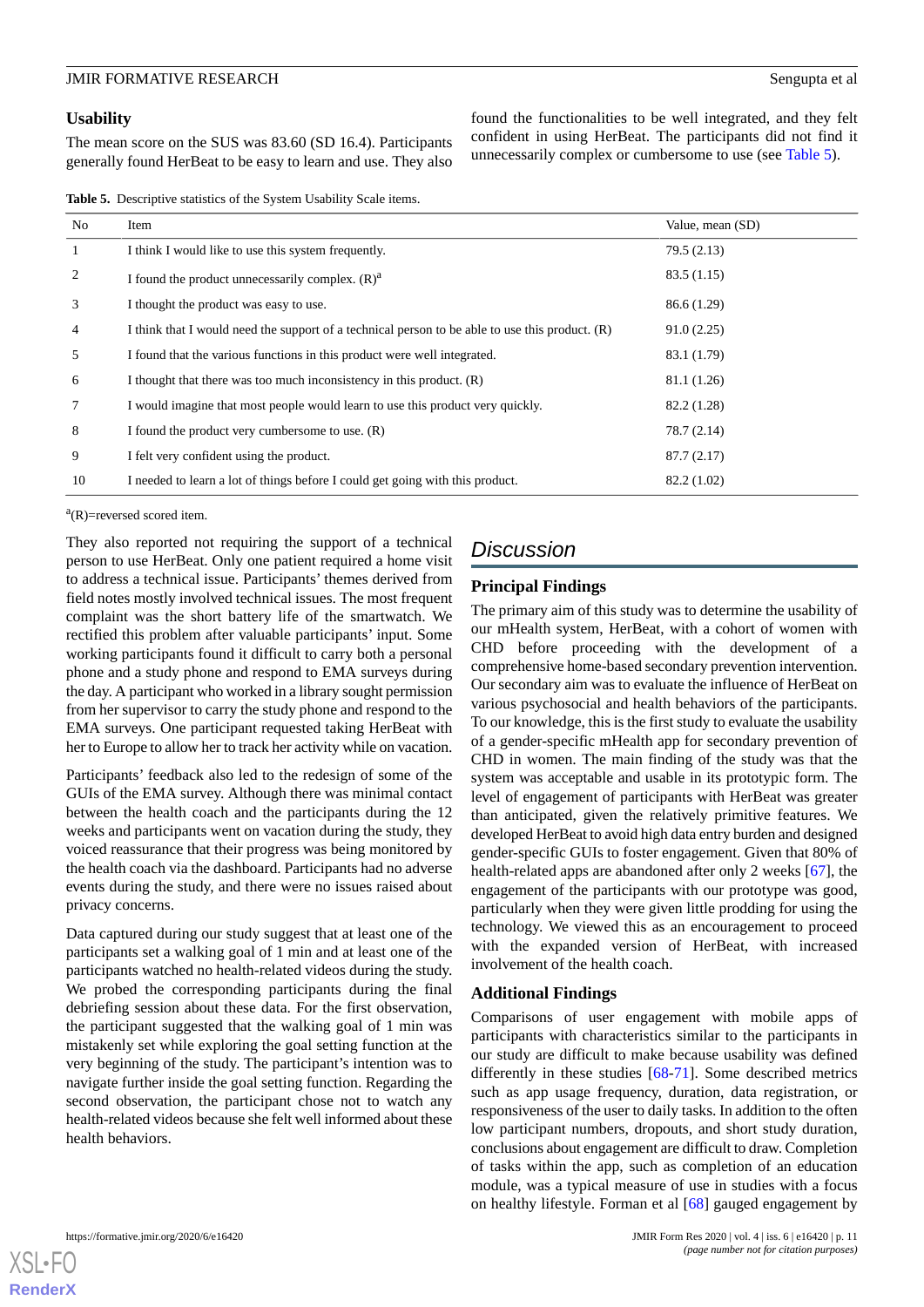patient completion of at least one prescribed daily task. In other studies, emphasis was placed on logging medication intake or physical measurements [\[69](#page-16-2),[70\]](#page-16-3). The authors did not report the acceptability of a data entry requirement. We made the decision early during development, based on numerous interviews with patients, to avoid the requirement of data entry to reduce respondent burden. In an uncontrolled single-group, pretest, posttest design [\[72](#page-16-4)], participants were required to log daily BP measurements for 55 days; however, it was unclear whether all patients logged BP on each of the 55 days. Patients in one small study of both heart failure and CHD participants [\[73\]](#page-16-5) appreciated medication reminders and PA information. However, they felt that daily requirements for data entry or other responses were inconvenient. Clearly, high data entry burden is a usability issue [[74\]](#page-16-6).

We did not see evidence of the message fatigue reported by others [[75\]](#page-16-7). The fact that the participants responded to 830 EMA surveys over 12 weeks was, in our opinion, quite remarkable. Although the number of EMA survey responses was greater than expected, the responses declined over time. Educational videos on healthy eating behavior were viewed more often than videos related to physical activities, presumably because eating a healthy diet is often a daily or hourly struggle between reflex and self-control. Participants may have viewed the videos to seek assistance with making healthy eating decisions. Eating and body weight regulation is a complex process that involves both metabolic and hormonal control mechanisms and neurocognitive processes involved with memories, expectations, and evaluation of food and the consequences of eating [\[76](#page-16-8)]. The decisions about what and when to eat are a balance between reflexive behavior and higher-level cognitive processes. Eating can be reflexive and automatic by the mere smell of a favored food [[77\]](#page-16-9). This reflexive eating can be opposed by dietary restraint of choosing a healthy food that involves higher-level cognitive processes to counter the power of tempting environmental stimuli [\[78](#page-16-10)].

On the basis of decision rules related to participants'responses employed in HerBeat, some intervention messages were deployed more frequently than others. Most participants exceeded the walking goals they set. In other words, most of the time participants did not abruptly stop their walk after achieving their PA goal but rather exercised beyond the goal. We hypothesize that this may reflect low SE when setting the goal, followed by greater confidence when they surpassed the goal. Although we did not set a target for time spent walking or for step count, the participants'daily step count was relatively modest. A common goal of 10,000 steps per day has been perpetuated by the lay press and is often used as the default by software programs on wearables and smartphones [[79\]](#page-16-11). In the United States, the average number of steps accrued daily (measured by smartphones) is approximately 4800; worldwide, it is approximately 5000 [\[80](#page-16-12)]. There is sparse data on the number of daily steps needed for health [\[81](#page-16-13),[82\]](#page-16-14) or clinical outcomes and mortality [\[83](#page-16-15)]. In the Women's Health Study, a cohort of 16,741 women with a mean age of 72 years wore accelerometers to measure their steps per day over 7 days [[84\]](#page-16-16). Women who averaged 4400 steps per day had significantly lower mortality rates during a follow-up of 4.3 years compared with the least

active women who took approximately 2700 steps per day. As more steps per day were accrued, mortality rates progressively decreased before leveling at approximately 7500 steps per day [[84\]](#page-16-16).

Although we did not expect participant health behaviors, SE, perceived stress, or depressive symptoms to improve with a limited functionality prototype, we nonetheless observed significant reductions in waist circumference, weight, and BMI as well as reduced depressive symptoms after study participation. These improvements were unexpected because the research team had minimal contact with the participants during the 12 weeks, and we did not prompt them to set goals for walking. Participants reported minimal positive changes in their SE for exercise, diet, or managing chronic illness, but scores nonetheless trended in the expected direction. From baseline to the 12-week follow-up, there was a modest increase in the mean minutes of moderate-intensity exercise. There were no reductions in participants' time spent sitting. The primary purpose of this study was to examine the usability of the system, and secondarily, to examine behavior change after the 12-week study. With a more robust version of the system, we will examine the effectiveness of the system in a randomized clinical trial.

#### **Limitations**

Our findings must be balanced with the limitations of the study. First, this was a small convenience sample from a single study site. With multiple statistical testing, we may have capitalized on chance findings. The generalizability of the findings is limited to women with CHD. Furthermore, we used a nonexperimental design without a control group. Second, this was a usability test of a minimal viable product with minimal contact from the research team. Third, our study was not long enough to evaluate any sustained behavior change. A randomized controlled trial with a larger sample is needed to better understand the optimal way of providing secondary prevention through digital health interventions. However, the aim of our study was to examine the usability, viability, and user requirements for developing a more comprehensive mHealth intervention for women with CHD.

### **Future Directions**

This usability study has encouraged us to develop a comprehensive mHealth behavior change intervention that targets PA, healthy eating, stress management, medication adherence, and smoking cessation. Such a home-based system is not intended to replace CBCR but rather to offer behavior change theory–based interventions in real time to individuals as they live their lives, particularly for those who cannot access CBCR. Evidence for the effectiveness of self-management of multiple health behaviors for improved outcomes will require a larger, randomized controlled trial of a longer duration. A pilot randomized study of the next version of HerBeat is currently underway.

Our formative evaluation of HerBeat helped us to refine our design strategy for the next trial. We plan to incorporate more provision for the user to communicate with the health coach as a group as well as individually. We have expanded the EMA

 $XS$  $\cdot$ FC **[RenderX](http://www.renderx.com/)**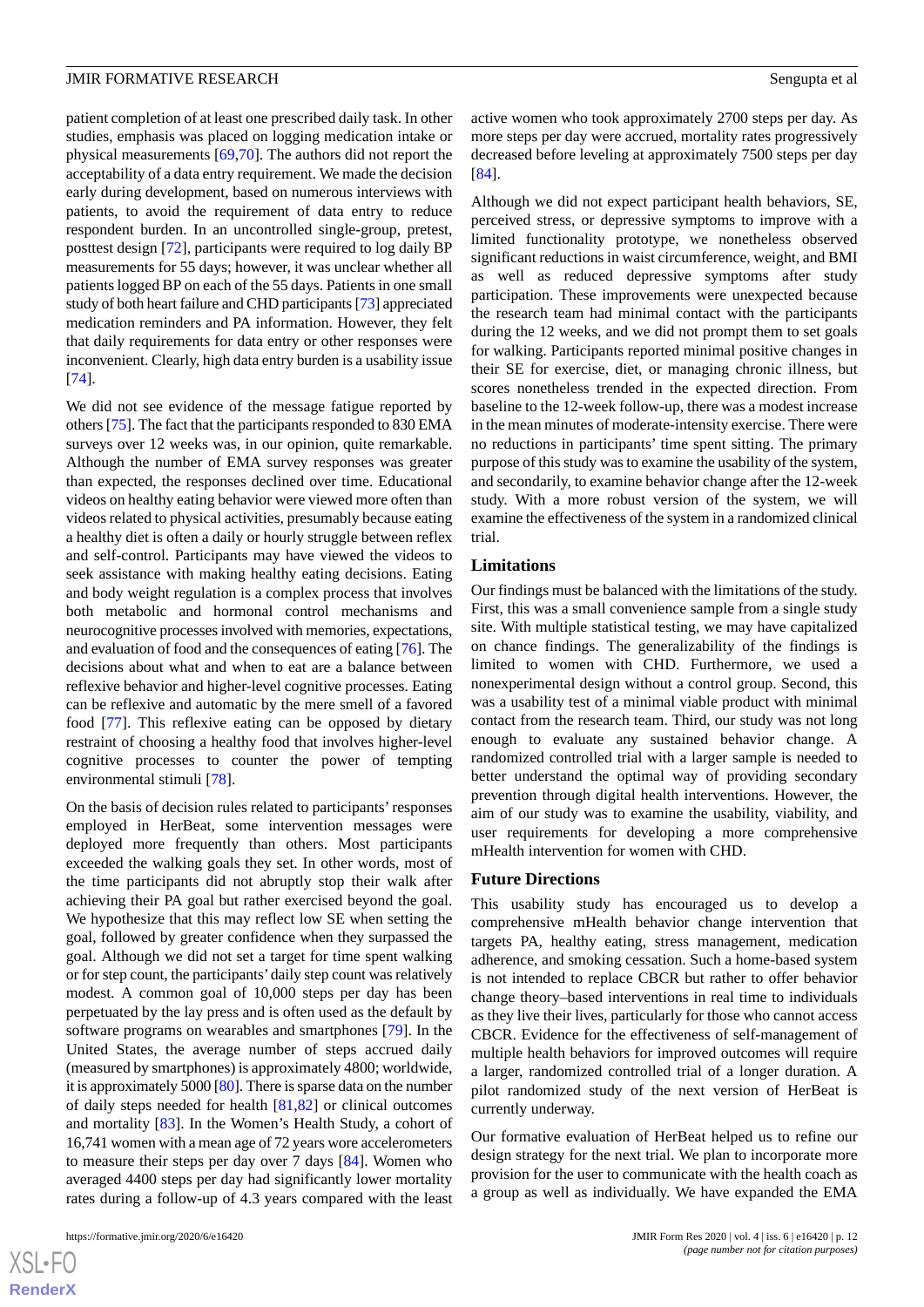surveys to target more behaviors of relevance to CV health. With feedback from the participants, we have developed many more meaningful BCTs that are deployed using decision rules in response to the participants' responses to the EMA surveys. We have enhanced the dashboard to be more visually usable by the health coach. Finally, we have resolved some of the problems with the wearable sensor by implementing the use of a different smartwatch that has a long battery life.

to assist them with behavioral self-management. The participants found the prototype easy to use over 12 weeks and were receptive to setting walking goals and responding to EMA surveys. Mobile technology is an innovative and scalable approach to reducing the risk factors of CV disease, but evidence related to acceptability remains limited. Our study has contributed to the limited data on the usability of mobile apps for CV disease self-management.

designed a mHealth prototype specifically for women with CHD

### **Conclusions**

CV disease remains the leading cause of death worldwide. Healthy lifestyle behaviors are critical to CV health. We

### **Acknowledgments**

This work was supported by the National Science Foundation (National I-Corps Program), the University of South Florida Bull Ring Accelerator Grant, and the University of South Florida Women in Leadership and Philanthropy Heart Health Faculty Research Award to the principal investigator (TB).

### **Conflicts of Interest**

<span id="page-12-0"></span>None declared.

### **References**

- 1. Balady GJ, Williams MA, Ades PA, Bittner V, Comoss P, Foody JM, American Heart Association Exercise, Cardiac Rehabilitation, Prevention Committee, the Council on Clinical Cardiology, American Heart Association Council on Cardiovascular Nursing, American Heart Association Council on Epidemiology and Prevention, American Heart Association Council on Nutrition, Physical Activity, Metabolism, American Association of Cardiovascular and Pulmonary Rehabilitation. Core components of cardiac rehabilitation/secondary prevention programs: 2007 update: a scientific statement from the American Heart Association Exercise, Cardiac Rehabilitation, and Prevention Committee, the Council on Clinical Cardiology; the Councils on Cardiovascular Nursing, Epidemiology and Prevention, and Nutrition, Physical Activity, and Metabolism; and the American Association of Cardiovascular and Pulmonary Rehabilitation. Circulation 2007 May 22;115(20):2675-2682. [doi: <u>[10.1161/CIRCULATIONAHA.106.180945](http://dx.doi.org/10.1161/CIRCULATIONAHA.106.180945)</u>] [Medline: [17513578\]](http://www.ncbi.nlm.nih.gov/entrez/query.fcgi?cmd=Retrieve&db=PubMed&list_uids=17513578&dopt=Abstract)
- <span id="page-12-3"></span><span id="page-12-2"></span>2. Smith Jr SC, Benjamin EJ, Bonow RO, Braun LT, Creager MA, Franklin BA, World Heart Federation and the Preventive Cardiovascular Nurses Association. AHA/ACCF secondary prevention and risk reduction therapy for patients with coronary and other atherosclerotic vascular disease: 2011 update: a guideline from the American Heart Association and American College of Cardiology Foundation. Circulation 2011 Nov 29;124(22):2458-2473. [doi: [10.1161/CIR.0b013e318235eb4d\]](http://dx.doi.org/10.1161/CIR.0b013e318235eb4d) [Medline: [22052934](http://www.ncbi.nlm.nih.gov/entrez/query.fcgi?cmd=Retrieve&db=PubMed&list_uids=22052934&dopt=Abstract)]
- <span id="page-12-4"></span><span id="page-12-1"></span>3. Anderson L, Taylor R. Cardiac rehabilitation for people with heart disease: an overview of Cochrane systematic reviews. Cochrane Database Syst Rev 2014 Dec 12;177(12):CD011273. [doi: [10.1002/14651858.CD011273.pub2](http://dx.doi.org/10.1002/14651858.CD011273.pub2)] [Medline: [25503364](http://www.ncbi.nlm.nih.gov/entrez/query.fcgi?cmd=Retrieve&db=PubMed&list_uids=25503364&dopt=Abstract)]
- 4. Anderson L, Oldridge N, Thompson D, Zwisler AD, Rees K, Martin N, et al. Exercise-based cardiac rehabilitation for coronary heart disease: Cochrane systematic review and meta-analysis. J Am Coll Cardiol 2016 Jan 5;67(1):1-12 [[FREE](https://linkinghub.elsevier.com/retrieve/pii/S0735-1097(15)07119-3) [Full text\]](https://linkinghub.elsevier.com/retrieve/pii/S0735-1097(15)07119-3) [doi: [10.1016/j.jacc.2015.10.044](http://dx.doi.org/10.1016/j.jacc.2015.10.044)] [Medline: [26764059](http://www.ncbi.nlm.nih.gov/entrez/query.fcgi?cmd=Retrieve&db=PubMed&list_uids=26764059&dopt=Abstract)]
- <span id="page-12-5"></span>5. Drozda Jr JJ, Messer J, Spertus J, Abramowitz B, Alexander K, Beam CT, et al. ACCF/AHA/AMA-PCPI 2011 performance measures for adults with coronary artery disease and hypertension: a report of the American College of Cardiology Foundation/American Heart Association Task Force on Performance Measures and the American Medical Association-Physician Consortium for Performance Improvement. Circulation 2011 Jul 12;124(2):248-270. [doi: [10.1161/CIR.0b013e31821d9ef2](http://dx.doi.org/10.1161/CIR.0b013e31821d9ef2)] [Medline: [21670226\]](http://www.ncbi.nlm.nih.gov/entrez/query.fcgi?cmd=Retrieve&db=PubMed&list_uids=21670226&dopt=Abstract)
- <span id="page-12-7"></span><span id="page-12-6"></span>6. Thomas RJ, Balady G, Banka G, Beckie TM, Chiu J, Gokak S, et al. 2018 ACC/AHA clinical performance and quality measures for cardiac rehabilitation: a report of the American College of Cardiology/American Heart Association Task Force on Performance Measures. J Am Coll Cardiol 2018 Apr 24;71(16):1814-1837 [\[FREE Full text\]](https://linkinghub.elsevier.com/retrieve/pii/S0735-1097(18)30025-1) [doi: [10.1016/j.jacc.2018.01.004\]](http://dx.doi.org/10.1016/j.jacc.2018.01.004) [Medline: [29606402\]](http://www.ncbi.nlm.nih.gov/entrez/query.fcgi?cmd=Retrieve&db=PubMed&list_uids=29606402&dopt=Abstract)
- 7. Balady GJ, Ades PA, Bittner VA, Franklin BA, Gordon NF, Thomas RJ, American Heart Association Science Advisory and Coordinating Committee. Referral, enrollment, and delivery of cardiac rehabilitation/secondary prevention programs at clinical centers and beyond: a presidential advisory from the American Heart Association. Circulation 2011 Dec 20;124(25):2951-2960. [doi: [10.1161/CIR.0b013e31823b21e2\]](http://dx.doi.org/10.1161/CIR.0b013e31823b21e2) [Medline: [22082676\]](http://www.ncbi.nlm.nih.gov/entrez/query.fcgi?cmd=Retrieve&db=PubMed&list_uids=22082676&dopt=Abstract)
- 8. Mosca L, Benjamin E, Berra K, Bezanson JL, Dolor RJ, Lloyd-Jones DM, et al. Effectiveness-based guidelines for the prevention of cardiovascular disease in women-2011 update: a guideline from the American Heart Association. Circulation 2011 Mar 22;123(11):1243-1262 [[FREE Full text\]](http://europepmc.org/abstract/MED/21325087) [doi: [10.1161/CIR.0b013e31820faaf8\]](http://dx.doi.org/10.1161/CIR.0b013e31820faaf8) [Medline: [21325087](http://www.ncbi.nlm.nih.gov/entrez/query.fcgi?cmd=Retrieve&db=PubMed&list_uids=21325087&dopt=Abstract)]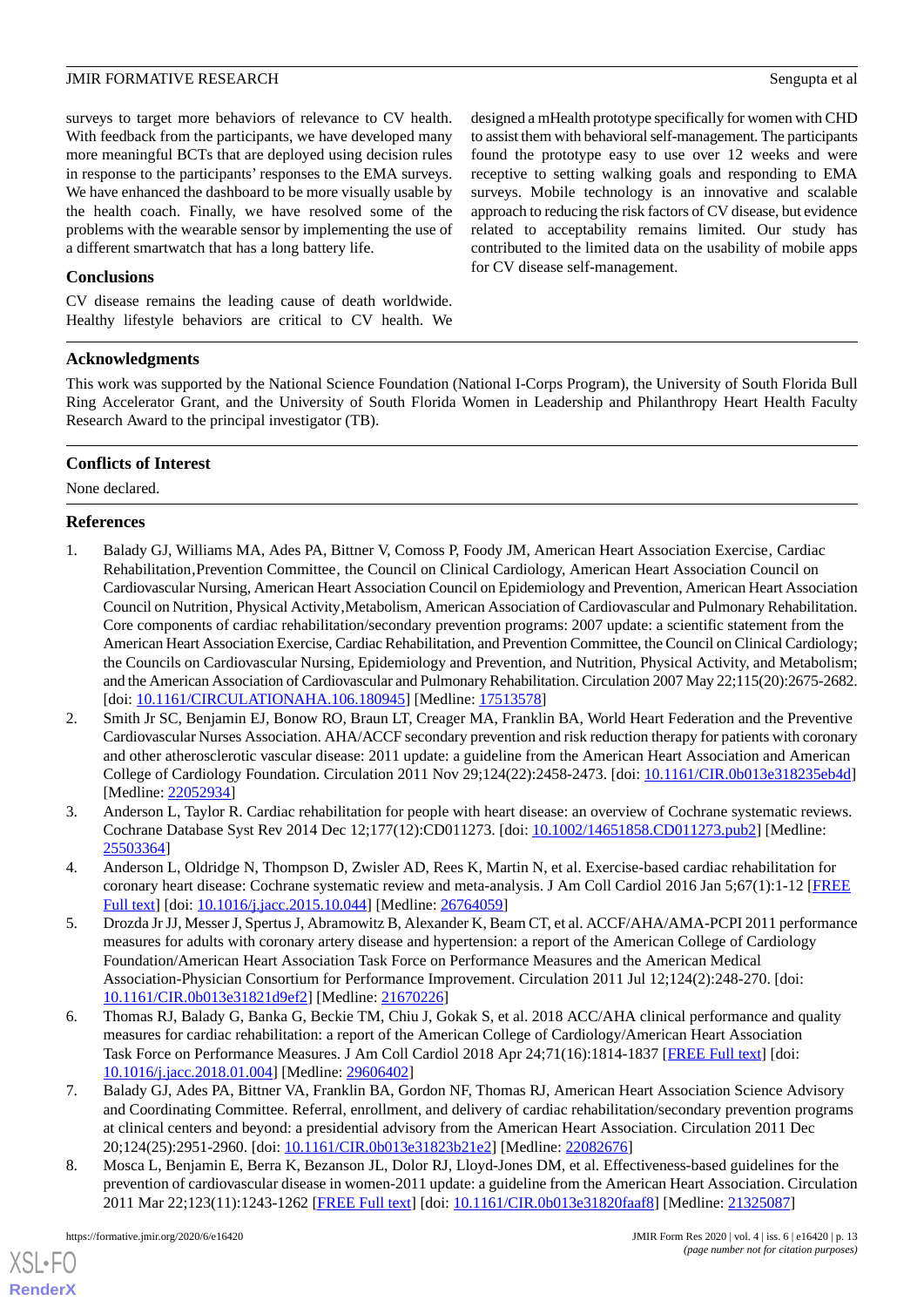- 9. Fihn S, Gardin J, Abrams J, Berra K, Blankenship JC, Dallas AP, American College of Cardiology Foundation, American Heart Association Task Force on Practice Guidelines, American College of Physicians, American Association for Thoracic Surgery, Preventive Cardiovascular Nurses Association, Society for Cardiovascular Angiography and Interventions, Society of Thoracic Surgeons. 2012 ACCF/AHA/ACP/AATS/PCNA/SCAI/STS guideline for the diagnosis and management of patients with stable ischemic heart disease: a report of the American College of Cardiology Foundation/American Heart Association Task Force on practice guidelines, and the American College of Physicians, American Association for Thoracic Surgery, Preventive Cardiovascular Nurses Association, Society for Cardiovascular Angiography and Interventions, and Society of Thoracic Surgeons. J Am Coll Cardiol 2012 Dec 18;60(24):e44-164 [[FREE Full text](https://linkinghub.elsevier.com/retrieve/pii/S0735-1097(12)02702-7)] [doi: [10.1016/j.jacc.2012.07.013\]](http://dx.doi.org/10.1016/j.jacc.2012.07.013) [Medline: [23182125\]](http://www.ncbi.nlm.nih.gov/entrez/query.fcgi?cmd=Retrieve&db=PubMed&list_uids=23182125&dopt=Abstract)
- 10. Samayoa L, Grace SL, Gravely S, Scott LB, Marzolini S, Colella TJ. Sex differences in cardiac rehabilitation enrollment: a meta-analysis. Can J Cardiol 2014 Jul;30(7):793-800 [[FREE Full text\]](https://linkinghub.elsevier.com/retrieve/pii/S0828-282X(13)01638-3) [doi: [10.1016/j.cjca.2013.11.007](http://dx.doi.org/10.1016/j.cjca.2013.11.007)] [Medline: [24726052](http://www.ncbi.nlm.nih.gov/entrez/query.fcgi?cmd=Retrieve&db=PubMed&list_uids=24726052&dopt=Abstract)]
- 11. Colella TJ, Gravely S, Marzolini S, Grace SL, Francis JA, Oh P, et al. Sex bias in referral of women to outpatient cardiac rehabilitation? A meta-analysis. Eur J Prev Cardiol 2015 Apr;22(4):423-441. [doi: [10.1177/2047487314520783](http://dx.doi.org/10.1177/2047487314520783)] [Medline: [24474091](http://www.ncbi.nlm.nih.gov/entrez/query.fcgi?cmd=Retrieve&db=PubMed&list_uids=24474091&dopt=Abstract)]
- 12. Supervía M, Medina-Inojosa JR, Yeung C, Lopez-Jimenez F, Squires RW, Pérez-Terzic CM, et al. Cardiac rehabilitation for women: a systematic review of barriers and solutions. Mayo Clin Proc 2017 Mar 13 epub ahead of print [[FREE Full](http://europepmc.org/abstract/MED/28365100) [text](http://europepmc.org/abstract/MED/28365100)] [doi: [10.1016/j.mayocp.2017.01.002](http://dx.doi.org/10.1016/j.mayocp.2017.01.002)] [Medline: [28365100](http://www.ncbi.nlm.nih.gov/entrez/query.fcgi?cmd=Retrieve&db=PubMed&list_uids=28365100&dopt=Abstract)]
- 13. Dreyer RP, Xu X, Zhang W, Du X, Strait KM, Bierlein M, et al. Return to work after acute myocardial infarction: comparison between young women and men. Circ Cardiovasc Qual Outcomes 2016 Feb;9(2 Suppl 1):S45-S52 [[FREE Full text](http://europepmc.org/abstract/MED/26908859)] [doi: [10.1161/CIRCOUTCOMES.115.002611](http://dx.doi.org/10.1161/CIRCOUTCOMES.115.002611)] [Medline: [26908859\]](http://www.ncbi.nlm.nih.gov/entrez/query.fcgi?cmd=Retrieve&db=PubMed&list_uids=26908859&dopt=Abstract)
- 14. Lavie CJ, Bennett A, Arena R. Enhancing cardiac rehabilitation in women. J Womens Health (Larchmt) 2017 Aug;26(8):817-819. [doi: [10.1089/jwh.2017.6476\]](http://dx.doi.org/10.1089/jwh.2017.6476) [Medline: [28613967\]](http://www.ncbi.nlm.nih.gov/entrez/query.fcgi?cmd=Retrieve&db=PubMed&list_uids=28613967&dopt=Abstract)
- 15. Turk-Adawi KI, Grace SL. Narrative review comparing the benefits of and participation in cardiac rehabilitation in high-, middle- and low-income countries. Heart Lung Circ 2015 May;24(5):510-520 [[FREE Full text](http://europepmc.org/abstract/MED/25534902)] [doi: [10.1016/j.hlc.2014.11.013\]](http://dx.doi.org/10.1016/j.hlc.2014.11.013) [Medline: [25534902\]](http://www.ncbi.nlm.nih.gov/entrez/query.fcgi?cmd=Retrieve&db=PubMed&list_uids=25534902&dopt=Abstract)
- 16. Peters AE, Keeley EC. Trends and predictors of participation in cardiac rehabilitation following acute myocardial infarction: data from the behavioral risk factor surveillance system. J Am Heart Assoc 2017 Dec 29;7(1):e007664 [[FREE Full text](http://www.ahajournals.org/doi/full/10.1161/JAHA.117.007664?url_ver=Z39.88-2003&rfr_id=ori:rid:crossref.org&rfr_dat=cr_pub%3dpubmed)] [doi: [10.1161/JAHA.117.007664](http://dx.doi.org/10.1161/JAHA.117.007664)] [Medline: [29288154\]](http://www.ncbi.nlm.nih.gov/entrez/query.fcgi?cmd=Retrieve&db=PubMed&list_uids=29288154&dopt=Abstract)
- <span id="page-13-0"></span>17. Li S, Fonarow GC, Mukamal K, Xu H, Matsouaka RA, Devore AD, et al. Sex and racial disparities in cardiac rehabilitation referral at hospital discharge and gaps in long-term mortality. J Am Heart Assoc 2018 Apr 6;7(8):e008088 [[FREE Full](http://www.ahajournals.org/doi/full/10.1161/JAHA.117.008088?url_ver=Z39.88-2003&rfr_id=ori:rid:crossref.org&rfr_dat=cr_pub%3dpubmed) [text](http://www.ahajournals.org/doi/full/10.1161/JAHA.117.008088?url_ver=Z39.88-2003&rfr_id=ori:rid:crossref.org&rfr_dat=cr_pub%3dpubmed)] [doi: [10.1161/JAHA.117.008088\]](http://dx.doi.org/10.1161/JAHA.117.008088) [Medline: [29626153\]](http://www.ncbi.nlm.nih.gov/entrez/query.fcgi?cmd=Retrieve&db=PubMed&list_uids=29626153&dopt=Abstract)
- <span id="page-13-1"></span>18. Kotseva K, Wood D, de Bacquer D, EUROASPIRE investigators. Determinants of participation and risk factor control according to attendance in cardiac rehabilitation programmes in coronary patients in Europe: EUROASPIRE IV survey. Eur J Prev Cardiol 2018 Aug;25(12):1242-1251. [doi: [10.1177/2047487318781359\]](http://dx.doi.org/10.1177/2047487318781359) [Medline: [29873511\]](http://www.ncbi.nlm.nih.gov/entrez/query.fcgi?cmd=Retrieve&db=PubMed&list_uids=29873511&dopt=Abstract)
- <span id="page-13-3"></span><span id="page-13-2"></span>19. Resurrección DM, Motrico E, Rigabert A, Rubio-Valera M, Conejo-Cerón S, Pastor L, et al. Barriers for nonparticipation and dropout of women in cardiac rehabilitation programs: a systematic review. J Womens Health (Larchmt) 2017 Aug;26(8):849-859. [doi: [10.1089/jwh.2016.6249\]](http://dx.doi.org/10.1089/jwh.2016.6249) [Medline: [28388314\]](http://www.ncbi.nlm.nih.gov/entrez/query.fcgi?cmd=Retrieve&db=PubMed&list_uids=28388314&dopt=Abstract)
- <span id="page-13-4"></span>20. Moghei M, Turk-Adawi K, Isaranuwatchai W, Sarrafzadegan N, Oh P, Chessex C, et al. Cardiac rehabilitation costs. Int J Cardiol 2017 Oct 1;244:322-328. [doi: [10.1016/j.ijcard.2017.06.030\]](http://dx.doi.org/10.1016/j.ijcard.2017.06.030) [Medline: [28622943](http://www.ncbi.nlm.nih.gov/entrez/query.fcgi?cmd=Retrieve&db=PubMed&list_uids=28622943&dopt=Abstract)]
- 21. Beckman AL, Bucholz EM, Zhang W, Xu X, Dreyer RP, Strait KM, et al. Sex differences in financial barriers and the relationship to recovery after acute myocardial infarction. J Am Heart Assoc 2016 Oct 14;5(10):003923 [\[FREE Full text\]](http://www.ahajournals.org/doi/full/10.1161/JAHA.116.003923?url_ver=Z39.88-2003&rfr_id=ori:rid:crossref.org&rfr_dat=cr_pub%3dpubmed) [doi: [10.1161/JAHA.116.003923](http://dx.doi.org/10.1161/JAHA.116.003923)] [Medline: [27742618\]](http://www.ncbi.nlm.nih.gov/entrez/query.fcgi?cmd=Retrieve&db=PubMed&list_uids=27742618&dopt=Abstract)
- 22. Grace SL, Gravely-Witte S, Kayaniyil S, Brual J, Suskin N, Stewart DE. A multisite examination of sex differences in cardiac rehabilitation barriers by participation status. J Womens Health (Larchmt) 2009 Feb;18(2):209-216 [[FREE Full](http://europepmc.org/abstract/MED/19183092) [text](http://europepmc.org/abstract/MED/19183092)] [doi: [10.1089/jwh.2007.0753\]](http://dx.doi.org/10.1089/jwh.2007.0753) [Medline: [19183092\]](http://www.ncbi.nlm.nih.gov/entrez/query.fcgi?cmd=Retrieve&db=PubMed&list_uids=19183092&dopt=Abstract)
- 23. Marzolini S, Brooks D, Oh PI. Sex differences in completion of a 12-month cardiac rehabilitation programme: an analysis of 5922 women and men. Eur J Cardiovasc Prev Rehabil 2008 Dec;15(6):698-703. [doi: [10.1097/HJR.0b013e32830c1ce3](http://dx.doi.org/10.1097/HJR.0b013e32830c1ce3)] [Medline: [18981927](http://www.ncbi.nlm.nih.gov/entrez/query.fcgi?cmd=Retrieve&db=PubMed&list_uids=18981927&dopt=Abstract)]
- <span id="page-13-5"></span>24. Mochari H, Lee JR, Kligfield P, Mosca L. Ethnic differences in barriers and referral to cardiac rehabilitation among women hospitalized with coronary heart disease. Prev Cardiol 2006;9(1):8-13 [[FREE Full text\]](https://onlinelibrary.wiley.com/resolve/openurl?genre=article&sid=nlm:pubmed&issn=1520-037X&date=2006&volume=9&issue=1&spage=8) [doi: [10.1111/j.1520-037x.2005.3703.x\]](http://dx.doi.org/10.1111/j.1520-037x.2005.3703.x) [Medline: [16407697\]](http://www.ncbi.nlm.nih.gov/entrez/query.fcgi?cmd=Retrieve&db=PubMed&list_uids=16407697&dopt=Abstract)
- 25. Sanderson BK, Bittner V. Women in cardiac rehabilitation: outcomes and identifying risk for dropout. Am Heart J 2005 Nov;150(5):1052-1058. [doi: [10.1016/j.ahj.2004.12.027\]](http://dx.doi.org/10.1016/j.ahj.2004.12.027) [Medline: [16290995\]](http://www.ncbi.nlm.nih.gov/entrez/query.fcgi?cmd=Retrieve&db=PubMed&list_uids=16290995&dopt=Abstract)
- 26. Beckie TM, Beckstead JW. Predicting cardiac rehabilitation attendance in a gender-tailored randomized clinical trial. J Cardiopulm Rehabil Prev 2010;30(3):147-156 [[FREE Full text\]](http://europepmc.org/abstract/MED/20216324) [doi: [10.1097/HCR.0b013e3181d0c2ce](http://dx.doi.org/10.1097/HCR.0b013e3181d0c2ce)] [Medline: [20216324\]](http://www.ncbi.nlm.nih.gov/entrez/query.fcgi?cmd=Retrieve&db=PubMed&list_uids=20216324&dopt=Abstract)
- 27. Pedersen M, Overgaard D, Andersen I, Baastrup M, Egerod I. Mechanisms and drivers of social inequality in phase II cardiac rehabilitation attendance: a convergent mixed methods study. J Adv Nurs 2018 May 17 epub ahead of print. [doi: [10.1111/jan.13715\]](http://dx.doi.org/10.1111/jan.13715) [Medline: [29772607](http://www.ncbi.nlm.nih.gov/entrez/query.fcgi?cmd=Retrieve&db=PubMed&list_uids=29772607&dopt=Abstract)]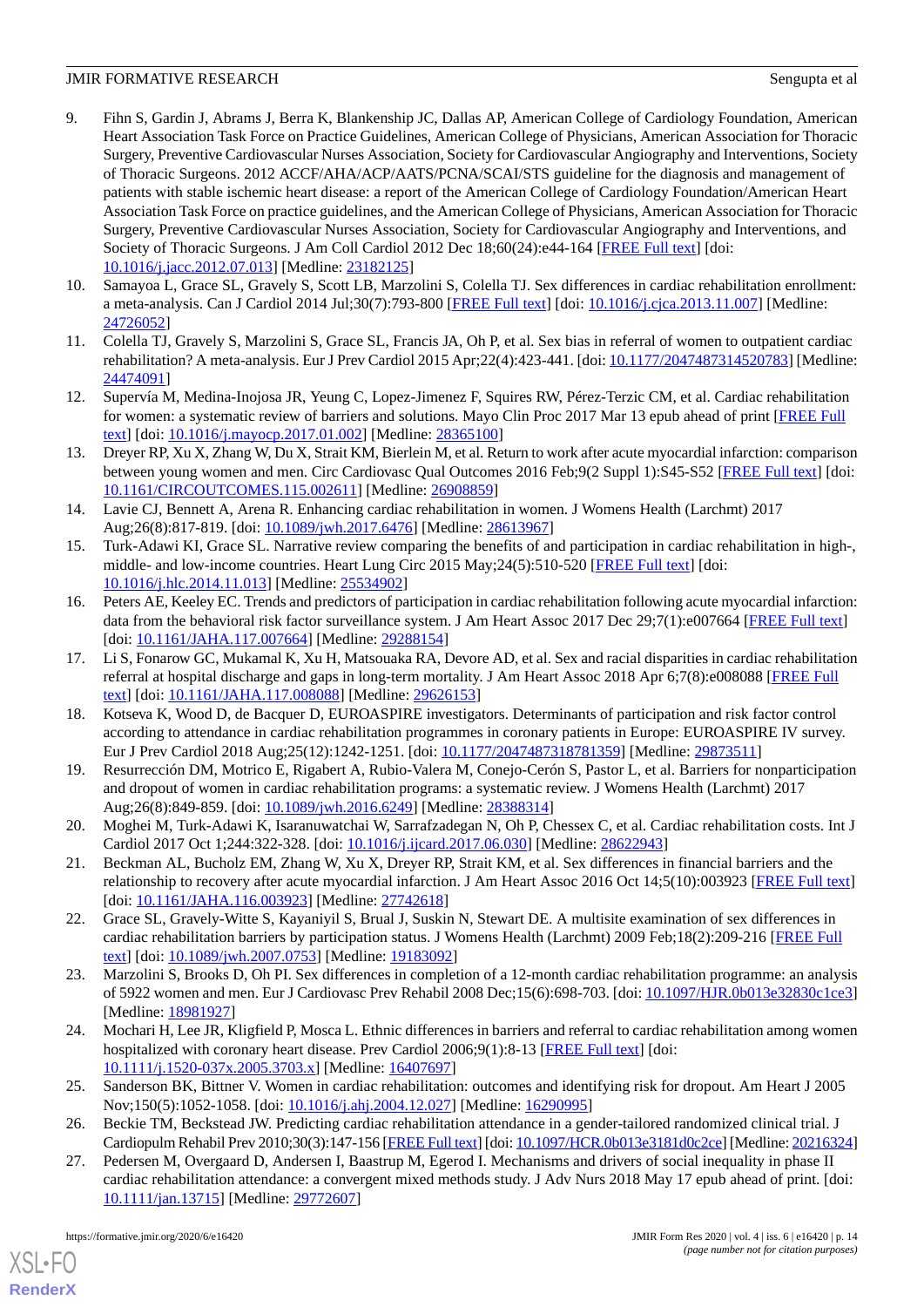- <span id="page-14-0"></span>28. Sandesara PB, Lambert CT, Gordon NF, Fletcher GF, Franklin BA, Wenger NK, et al. Cardiac rehabilitation and risk reduction: time to 'rebrand and reinvigorate'. J Am Coll Cardiol 2015 Feb 3;65(4):389-395 [\[FREE Full text](https://linkinghub.elsevier.com/retrieve/pii/S0735-1097(14)07047-8)] [doi: [10.1016/j.jacc.2014.10.059\]](http://dx.doi.org/10.1016/j.jacc.2014.10.059) [Medline: [25634839\]](http://www.ncbi.nlm.nih.gov/entrez/query.fcgi?cmd=Retrieve&db=PubMed&list_uids=25634839&dopt=Abstract)
- <span id="page-14-1"></span>29. Lavie CJ, Arena R, Franklin BA. Cardiac rehabilitation and healthy life-style interventions: rectifying program deficiencies to improve patient outcomes. J Am Coll Cardiol 2016 Jan 5;67(1):13-15 [[FREE Full text](https://linkinghub.elsevier.com/retrieve/pii/S0735-1097(15)07118-1)] [doi: [10.1016/j.jacc.2015.09.103](http://dx.doi.org/10.1016/j.jacc.2015.09.103)] [Medline: [26764060](http://www.ncbi.nlm.nih.gov/entrez/query.fcgi?cmd=Retrieve&db=PubMed&list_uids=26764060&dopt=Abstract)]
- <span id="page-14-2"></span>30. Antypas K, Wangberg SC. An internet- and mobile-based tailored intervention to enhance maintenance of physical activity after cardiac rehabilitation: short-term results of a randomized controlled trial. J Med Internet Res 2014 Mar 11;16(3):e77 [[FREE Full text](https://www.jmir.org/2014/3/e77/)] [doi: [10.2196/jmir.3132](http://dx.doi.org/10.2196/jmir.3132)] [Medline: [24618349](http://www.ncbi.nlm.nih.gov/entrez/query.fcgi?cmd=Retrieve&db=PubMed&list_uids=24618349&dopt=Abstract)]
- <span id="page-14-3"></span>31. Bjarnason-Wehrens B, Bott D, Benesch L, Bischoff KO, Buran-Kilian B, Gysan D, et al. Long-term results of a three-week intensive cardiac out-patient rehabilitation program in motivated patients with low social status. Clin Res Cardiol 2007 Feb;96(2):77-85. [doi: [10.1007/s00392-007-0461-0\]](http://dx.doi.org/10.1007/s00392-007-0461-0) [Medline: [17160566](http://www.ncbi.nlm.nih.gov/entrez/query.fcgi?cmd=Retrieve&db=PubMed&list_uids=17160566&dopt=Abstract)]
- <span id="page-14-4"></span>32. Neubeck L, Redfern JU, Fernandez R, Briffa T, Bauman A, Freedman SB. Telehealth interventions for the secondary prevention of coronary heart disease: a systematic review. Eur J Cardiovasc Prev Rehabil 2009 Jun;16(3):281-289. [doi: [10.1097/HJR.0b013e32832a4e7a\]](http://dx.doi.org/10.1097/HJR.0b013e32832a4e7a) [Medline: [19407659\]](http://www.ncbi.nlm.nih.gov/entrez/query.fcgi?cmd=Retrieve&db=PubMed&list_uids=19407659&dopt=Abstract)
- 33. Beckie TM, Beckstead JW, Schocken DD, Evans ME, Fletcher GF. The effects of a tailored cardiac rehabilitation program on depressive symptoms in women: a randomized clinical trial. Int J Nurs Stud 2011 Jan;48(1):3-12 [\[FREE Full text](http://europepmc.org/abstract/MED/20615504)] [doi: [10.1016/j.ijnurstu.2010.06.005](http://dx.doi.org/10.1016/j.ijnurstu.2010.06.005)] [Medline: [20615504\]](http://www.ncbi.nlm.nih.gov/entrez/query.fcgi?cmd=Retrieve&db=PubMed&list_uids=20615504&dopt=Abstract)
- <span id="page-14-5"></span>34. Beckie TM, Beckstead JW. The effects of a cardiac rehabilitation program tailored for women on their perceptions of health: a randomized clinical trial. J Cardiopulm Rehabil Prev 2011;31(1):25-34 [\[FREE Full text\]](http://europepmc.org/abstract/MED/21037482) [doi: [10.1097/HCR.0b013e3181f68acc\]](http://dx.doi.org/10.1097/HCR.0b013e3181f68acc) [Medline: [21037482\]](http://www.ncbi.nlm.nih.gov/entrez/query.fcgi?cmd=Retrieve&db=PubMed&list_uids=21037482&dopt=Abstract)
- <span id="page-14-6"></span>35. Beckie TM, Beckstead JW. The effects of a cardiac rehabilitation program tailored for women on global quality of life: a randomized clinical trial. J Womens Health (Larchmt) 2010 Nov;19(11):1977-1985 [\[FREE Full text](http://europepmc.org/abstract/MED/20846018)] [doi: [10.1089/jwh.2010.1937\]](http://dx.doi.org/10.1089/jwh.2010.1937) [Medline: [20846018\]](http://www.ncbi.nlm.nih.gov/entrez/query.fcgi?cmd=Retrieve&db=PubMed&list_uids=20846018&dopt=Abstract)
- <span id="page-14-7"></span>36. Spring B, Moller AC, Colangelo LA, Siddique J, Roehrig M, Daviglus ML, et al. Healthy lifestyle change and subclinical atherosclerosis in young adults: coronary artery risk development in young adults (CARDIA) study. Circulation 2014 Jul 1;130(1):10-17 [[FREE Full text](http://europepmc.org/abstract/MED/24982115)] [doi: [10.1161/CIRCULATIONAHA.113.005445\]](http://dx.doi.org/10.1161/CIRCULATIONAHA.113.005445) [Medline: [24982115\]](http://www.ncbi.nlm.nih.gov/entrez/query.fcgi?cmd=Retrieve&db=PubMed&list_uids=24982115&dopt=Abstract)
- <span id="page-14-8"></span>37. Arnett D, Blumenthal R, Albert M, Buroker AB, Goldberger ZD, Hahn EJ, et al. 2019 ACC/AHA Guideline on the Primary Prevention of Cardiovascular Disease: a report of the American College of Cardiology/American Heart Association Task Force on Clinical Practice Guidelines. Circulation 2019 Sep 10;140(11):e596-e646. [doi: [10.1161/CIR.0000000000000678\]](http://dx.doi.org/10.1161/CIR.0000000000000678) [Medline: [30879355](http://www.ncbi.nlm.nih.gov/entrez/query.fcgi?cmd=Retrieve&db=PubMed&list_uids=30879355&dopt=Abstract)]
- <span id="page-14-9"></span>38. Buckingham SA, Taylor RS, Jolly K, Zawada A, Dean SG, Cowie A, et al. Home-based versus centre-based cardiac rehabilitation: abridged Cochrane systematic review and meta-analysis. Open Heart 2016 Sep 14;3(2):e000463 [\[FREE Full](http://europepmc.org/abstract/MED/27738516) [text](http://europepmc.org/abstract/MED/27738516)] [doi: [10.1136/openhrt-2016-000463](http://dx.doi.org/10.1136/openhrt-2016-000463)] [Medline: [27738516\]](http://www.ncbi.nlm.nih.gov/entrez/query.fcgi?cmd=Retrieve&db=PubMed&list_uids=27738516&dopt=Abstract)
- <span id="page-14-10"></span>39. Anderson L, Sharp G, Norton R, Dalal H, Dean SG, Jolly K, et al. Home-based versus centre-based cardiac rehabilitation. Cochrane Database Syst Rev 2017 Jun 30;6:CD007130 [[FREE Full text\]](http://europepmc.org/abstract/MED/28665511) [doi: [10.1002/14651858.CD007130.pub4](http://dx.doi.org/10.1002/14651858.CD007130.pub4)] [Medline: [28665511](http://www.ncbi.nlm.nih.gov/entrez/query.fcgi?cmd=Retrieve&db=PubMed&list_uids=28665511&dopt=Abstract)]
- <span id="page-14-11"></span>40. Tang LH, Berg SK, Christensen J, Lawaetz J, Doherty P, Taylor RS, et al. Patients' preference for exercise setting and its influence on the health benefits gained from exercise-based cardiac rehabilitation. Int J Cardiol 2017 Apr 1;232:33-39. [doi: [10.1016/j.ijcard.2017.01.126\]](http://dx.doi.org/10.1016/j.ijcard.2017.01.126) [Medline: [28159358\]](http://www.ncbi.nlm.nih.gov/entrez/query.fcgi?cmd=Retrieve&db=PubMed&list_uids=28159358&dopt=Abstract)
- <span id="page-14-12"></span>41. Beatty AL, Truong M, Schopfer DW, Shen H, Bachmann JM, Whooley MA. Geographic variation in cardiac rehabilitation participation in medicare and veterans affairs populations: opportunity for improvement. Circulation 2018 May 1;137(18):1899-1908 [[FREE Full text](http://europepmc.org/abstract/MED/29305529)] [doi: [10.1161/CIRCULATIONAHA.117.029471\]](http://dx.doi.org/10.1161/CIRCULATIONAHA.117.029471) [Medline: [29305529\]](http://www.ncbi.nlm.nih.gov/entrez/query.fcgi?cmd=Retrieve&db=PubMed&list_uids=29305529&dopt=Abstract)
- <span id="page-14-13"></span>42. Schopfer DW, Krishnamurthi N, Shen H, Duvernoy CS, Forman DE, Whooley MA. Association of veterans health administration home-based programs with access to and participation in cardiac rehabilitation. JAMA Intern Med 2018 May 1;178(5):715-717 [[FREE Full text](http://europepmc.org/abstract/MED/29356813)] [doi: [10.1001/jamainternmed.2017.8039\]](http://dx.doi.org/10.1001/jamainternmed.2017.8039) [Medline: [29356813](http://www.ncbi.nlm.nih.gov/entrez/query.fcgi?cmd=Retrieve&db=PubMed&list_uids=29356813&dopt=Abstract)]
- <span id="page-14-14"></span>43. Thomas RJ, Beatty AL, Beckie TM, Brewer LC, Brown TM, Forman DE, et al. Home-based cardiac rehabilitation: a scientific statement from the American Association of Cardiovascular and Pulmonary Rehabilitation, the American Heart Association, and the American College of Cardiology. J Am Coll Cardiol 2019 Jul 9;74(1):133-153. [doi: [10.1016/j.jacc.2019.03.008\]](http://dx.doi.org/10.1016/j.jacc.2019.03.008) [Medline: [31097258\]](http://www.ncbi.nlm.nih.gov/entrez/query.fcgi?cmd=Retrieve&db=PubMed&list_uids=31097258&dopt=Abstract)
- <span id="page-14-15"></span>44. Kaminsky LA, Brubaker PH, Guazzi M, Lavie CJ, Montoye AH, Sanderson BK, et al. Assessing physical activity as a core component in cardiac rehabilitation: a position statement of the American Association of Cardiovascular and Pulmonary Rehabilitation. J Cardiopulm Rehabil Prev 2016;36(4):217-229. [doi: [10.1097/HCR.0000000000000191](http://dx.doi.org/10.1097/HCR.0000000000000191)] [Medline: [27307067](http://www.ncbi.nlm.nih.gov/entrez/query.fcgi?cmd=Retrieve&db=PubMed&list_uids=27307067&dopt=Abstract)]
- 45. Asch DA, Muller RW, Volpp KG. Automated hovering in health care-watching over the 5000 hours. N Engl J Med 2012 Jul 5;367(1):1-3. [doi: [10.1056/NEJMp1203869](http://dx.doi.org/10.1056/NEJMp1203869)] [Medline: [22716935\]](http://www.ncbi.nlm.nih.gov/entrez/query.fcgi?cmd=Retrieve&db=PubMed&list_uids=22716935&dopt=Abstract)
- 46. Michie S, Richardson M, Johnston M, Abraham C, Francis J, Hardeman W, et al. The behavior change technique taxonomy (v1) of 93 hierarchically clustered techniques: building an international consensus for the reporting of behavior change interventions. Ann Behav Med 2013 Aug;46(1):81-95. [doi: [10.1007/s12160-013-9486-6\]](http://dx.doi.org/10.1007/s12160-013-9486-6) [Medline: [23512568\]](http://www.ncbi.nlm.nih.gov/entrez/query.fcgi?cmd=Retrieve&db=PubMed&list_uids=23512568&dopt=Abstract)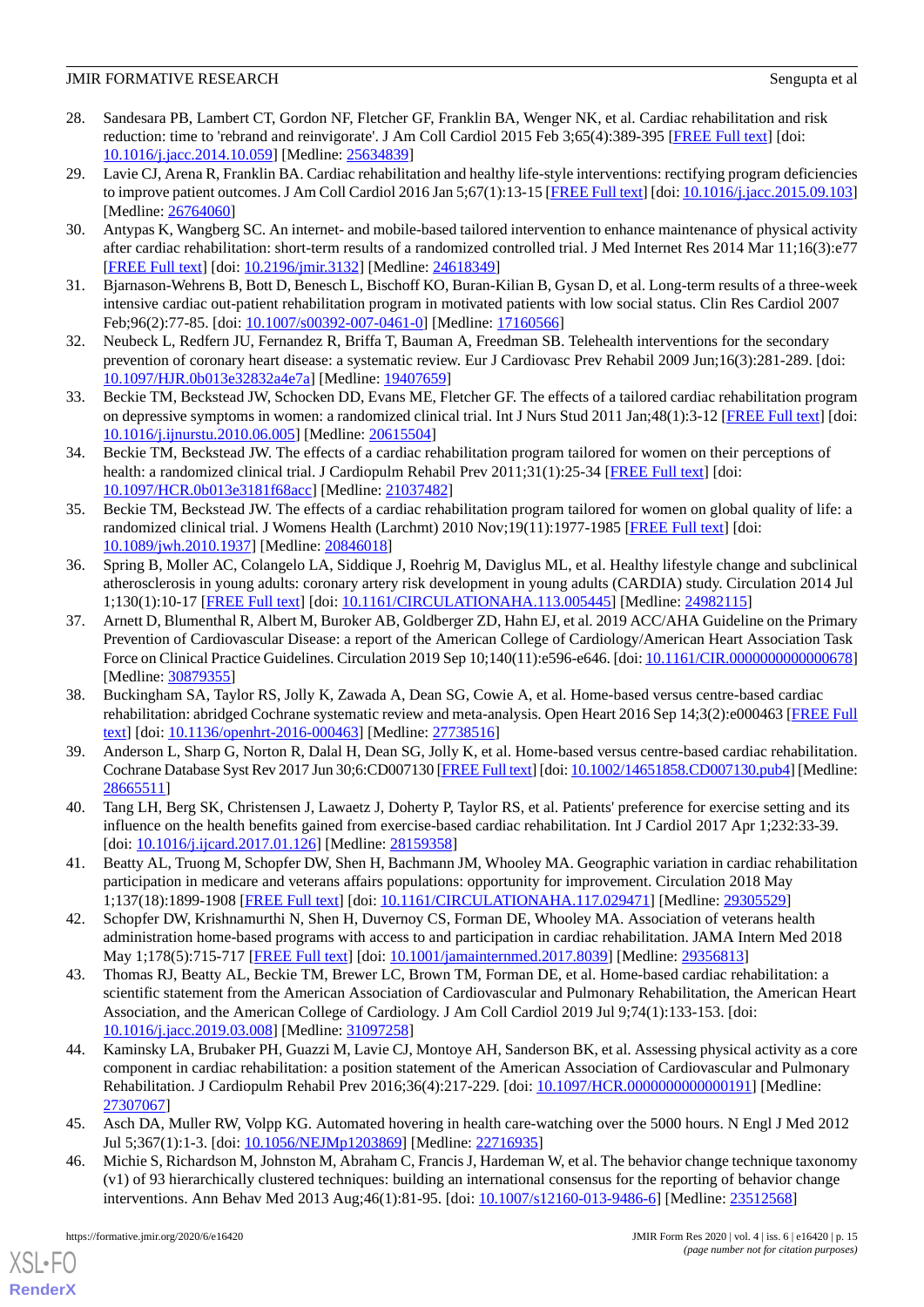- <span id="page-15-0"></span>47. Hutchesson MJ, Rollo ME, Krukowski R, Ells L, Harvey J, Morgan PJ, et al. eHealth interventions for the prevention and treatment of overweight and obesity in adults: a systematic review with meta-analysis. Obes Rev 2015 May;16(5):376-392. [doi: [10.1111/obr.12268\]](http://dx.doi.org/10.1111/obr.12268) [Medline: [25753009](http://www.ncbi.nlm.nih.gov/entrez/query.fcgi?cmd=Retrieve&db=PubMed&list_uids=25753009&dopt=Abstract)]
- <span id="page-15-1"></span>48. Lewis JR, Sauro J. The Factor Structure of the System Usability Scale. In: Proceedings of the International Conference on Human Centered Design. 2009 Presented at: HCD'09; July 19-24, 2009; San Diego, CA, USA p. 94-103. [doi: [10.1007/978-3-642-02806-9\\_12](http://dx.doi.org/10.1007/978-3-642-02806-9_12)]
- <span id="page-15-3"></span><span id="page-15-2"></span>49. Sallis JF, Pinski RB, Grossman RM, Patterson TL, Nader PR. The development of self-efficacy scales for healthrelated diet and exercise behaviors. Health Educ Res 1988;3(3):283-292. [doi: [10.1093/her/3.3.283](http://dx.doi.org/10.1093/her/3.3.283)]
- <span id="page-15-4"></span>50. Decker JW, Dennis KE. The eating habits confidence survey: reliability and validity in overweight and obese postmenopausal women. J Nurs Meas 2013;21(1):110-119. [doi: [10.1891/1061-3749.21.1.110](http://dx.doi.org/10.1891/1061-3749.21.1.110)] [Medline: [23786138](http://www.ncbi.nlm.nih.gov/entrez/query.fcgi?cmd=Retrieve&db=PubMed&list_uids=23786138&dopt=Abstract)]
- <span id="page-15-5"></span>51. Lorig KR, Ritter P, Stewart AL, Sobel DS, Brown BW, Bandura A, et al. Chronic disease self-management program: 2-year health status and health care utilization outcomes. Med Care 2001 Nov;39(11):1217-1223. [doi: [10.1097/00005650-200111000-00008](http://dx.doi.org/10.1097/00005650-200111000-00008)] [Medline: [11606875](http://www.ncbi.nlm.nih.gov/entrez/query.fcgi?cmd=Retrieve&db=PubMed&list_uids=11606875&dopt=Abstract)]
- <span id="page-15-6"></span>52. Cohen S, Kamarck T, Mermelstein R. A global measure of perceived stress. J Health Soc Behav 1983 Dec;24(4):385-396. [doi: [10.2307/2136404](http://dx.doi.org/10.2307/2136404)] [Medline: [6668417\]](http://www.ncbi.nlm.nih.gov/entrez/query.fcgi?cmd=Retrieve&db=PubMed&list_uids=6668417&dopt=Abstract)
- <span id="page-15-7"></span>53. Kroenke K, Spitzer RL, Williams JB. The PHQ-9: validity of a brief depression severity measure. J Gen Intern Med 2001 Sep;16(9):606-613 [[FREE Full text](https://onlinelibrary.wiley.com/resolve/openurl?genre=article&sid=nlm:pubmed&issn=0884-8734&date=2001&volume=16&issue=9&spage=606)] [doi: [10.1046/j.1525-1497.2001.016009606.x\]](http://dx.doi.org/10.1046/j.1525-1497.2001.016009606.x) [Medline: [11556941\]](http://www.ncbi.nlm.nih.gov/entrez/query.fcgi?cmd=Retrieve&db=PubMed&list_uids=11556941&dopt=Abstract)
- <span id="page-15-8"></span>54. Fann JR, Bombardier CH, Dikmen S, Esselman P, Warms CA, Pelzer E, et al. Validity of the patient health questionnaire-9 in assessing depression following traumatic brain injury. J Head Trauma Rehabil 2005;20(6):501-511. [doi: [10.1097/00001199-200511000-00003](http://dx.doi.org/10.1097/00001199-200511000-00003)] [Medline: [16304487](http://www.ncbi.nlm.nih.gov/entrez/query.fcgi?cmd=Retrieve&db=PubMed&list_uids=16304487&dopt=Abstract)]
- <span id="page-15-9"></span>55. Adewuya AO, Ola BA, Afolabi OO. Validity of the patient health questionnaire (PHQ-9) as a screening tool for depression amongst Nigerian university students. J Affect Disord 2006 Nov;96(1-2):89-93. [doi: [10.1016/j.jad.2006.05.021](http://dx.doi.org/10.1016/j.jad.2006.05.021)] [Medline: [16857265](http://www.ncbi.nlm.nih.gov/entrez/query.fcgi?cmd=Retrieve&db=PubMed&list_uids=16857265&dopt=Abstract)]
- <span id="page-15-10"></span>56. Stafford L, Berk M, Jackson HJ. Validity of the hospital anxiety and depression scale and patient health questionnaire-9 to screen for depression in patients with coronary artery disease. Gen Hosp Psychiatry 2007;29(5):417-424. [doi: [10.1016/j.genhosppsych.2007.06.005](http://dx.doi.org/10.1016/j.genhosppsych.2007.06.005)] [Medline: [17888808](http://www.ncbi.nlm.nih.gov/entrez/query.fcgi?cmd=Retrieve&db=PubMed&list_uids=17888808&dopt=Abstract)]
- <span id="page-15-11"></span>57. Segal-Isaacson CJ, Wylie-Rosett J, Gans KM. Validation of a short dietary assessment questionnaire: the Rapid Eating and Activity Assessment for Participants short version (REAP-S). Diabetes Educ 2004;30(5):774, 776, 778 passim. [doi: [10.1177/014572170403000512\]](http://dx.doi.org/10.1177/014572170403000512) [Medline: [15510530\]](http://www.ncbi.nlm.nih.gov/entrez/query.fcgi?cmd=Retrieve&db=PubMed&list_uids=15510530&dopt=Abstract)
- <span id="page-15-12"></span>58. Johnston CS, Bliss C, Knurick JR, Scholtz C. Rapid eating assessment for participants [shortened version] scores are associated with healthy eating index-2010 scores and other indices of diet quality in healthy adult omnivores and vegetarians. Nutr J 2018 Sep 28;17(1):89 [[FREE Full text](https://nutritionj.biomedcentral.com/articles/10.1186/s12937-018-0399-x)] [doi: [10.1186/s12937-018-0399-x\]](http://dx.doi.org/10.1186/s12937-018-0399-x) [Medline: [30266095](http://www.ncbi.nlm.nih.gov/entrez/query.fcgi?cmd=Retrieve&db=PubMed&list_uids=30266095&dopt=Abstract)]
- <span id="page-15-14"></span><span id="page-15-13"></span>59. Craig CL, Marshall AL, Sjöström M, Bauman AE, Booth ML, Ainsworth BE, et al. International physical activity questionnaire: 12-country reliability and validity. Med Sci Sports Exerc 2003 Aug;35(8):1381-1395. [doi: [10.1249/01.MSS.0000078924.61453.FB](http://dx.doi.org/10.1249/01.MSS.0000078924.61453.FB)] [Medline: [12900694\]](http://www.ncbi.nlm.nih.gov/entrez/query.fcgi?cmd=Retrieve&db=PubMed&list_uids=12900694&dopt=Abstract)
- <span id="page-15-15"></span>60. Dinger MK, Behrens TK, Han JL. Validity and reliability of the international physical activity questionnaire in college students. Am J Health Educ 2006;37(6):337-343. [doi: [10.1080/19325037.2006.10598924\]](http://dx.doi.org/10.1080/19325037.2006.10598924)
- <span id="page-15-16"></span>61. Wang C, Chen P, Zhuang J. Validity and reliability of international physical activity questionnaire-short form in Chinese youth. Res Q Exerc Sport 2013 Dec;84(Suppl 2):S80-S86. [doi: [10.1080/02701367.2013.850991](http://dx.doi.org/10.1080/02701367.2013.850991)] [Medline: [24527570\]](http://www.ncbi.nlm.nih.gov/entrez/query.fcgi?cmd=Retrieve&db=PubMed&list_uids=24527570&dopt=Abstract)
- <span id="page-15-17"></span>62. Sanda B, Vistad I, Haakstad LA, Berntsen S, Sagedal LR, Lohne-Seiler H, et al. Reliability and concurrent validity of the international physical activity questionnaire short form among pregnant women. BMC Sports Sci Med Rehabil 2017;9:7 [[FREE Full text](https://bmcsportsscimedrehabil.biomedcentral.com/articles/10.1186/s13102-017-0070-4)] [doi: [10.1186/s13102-017-0070-4\]](http://dx.doi.org/10.1186/s13102-017-0070-4) [Medline: [28316789](http://www.ncbi.nlm.nih.gov/entrez/query.fcgi?cmd=Retrieve&db=PubMed&list_uids=28316789&dopt=Abstract)]
- <span id="page-15-18"></span>63. Duncan MJ, Arbour-Nicitopoulos K, Subramanieapillai M, Remington G, Faulkner G. Revisiting the international physical activity questionnaire (IPAQ): assessing physical activity among individuals with schizophrenia. Schizophr Res 2017 Jan;179:2-7. [doi: [10.1016/j.schres.2016.09.010](http://dx.doi.org/10.1016/j.schres.2016.09.010)] [Medline: [27623360\]](http://www.ncbi.nlm.nih.gov/entrez/query.fcgi?cmd=Retrieve&db=PubMed&list_uids=27623360&dopt=Abstract)
- 64. American College of Sports Medicine. ACSM's Guidelines For Exercise Testing And Prescription. Eighth Edition. New York: lippincott Williams & Wilkins; 2010.
- <span id="page-15-19"></span>65. Cornier M, Després JP, Davis N, Grossniklaus DA, Klein S, Lamarche B, American Heart Association Obesity Committee of the Council on Nutrition, Physical Activity and Metabolism, Council on Arteriosclerosis, Thrombosis and Vascular Biology, Council on Cardiovascular Disease in the Young, Council on Cardiovascular Radiology and Intervention, Council on Cardiovascular Nursing, Council on Epidemiology and Prevention, Council on the Kidney in Cardiovascular Disease, Stroke Council. Assessing adiposity: a scientific statement from the American Heart Association. Circulation 2011 Nov 1;124(18):1996-2019. [doi: [10.1161/CIR.0b013e318233bc6a](http://dx.doi.org/10.1161/CIR.0b013e318233bc6a)] [Medline: [21947291](http://www.ncbi.nlm.nih.gov/entrez/query.fcgi?cmd=Retrieve&db=PubMed&list_uids=21947291&dopt=Abstract)]
- <span id="page-15-20"></span>66. Pickering TG, Hall JE, Appel LJ, Falkner BE, Graves J, Hill MN, et al. Recommendations for blood pressure measurement in humans and experimental animals: part 1: blood pressure measurement in humans: a statement for professionals from the Subcommittee of Professional and Public Education of the American Heart Association Council on High Blood Pressure Research. Circulation 2005 Feb 8;111(5):697-716. [doi: [10.1161/01.CIR.0000154900.76284.F6](http://dx.doi.org/10.1161/01.CIR.0000154900.76284.F6)] [Medline: [15699287\]](http://www.ncbi.nlm.nih.gov/entrez/query.fcgi?cmd=Retrieve&db=PubMed&list_uids=15699287&dopt=Abstract)
- 67. Baldwin JL, Singh H, Sittig DF, Giardina TD. Patient portals and health apps: pitfalls, promises, and what one might learn from the other. Healthc (Amst) 2017 Sep;5(3):81-85 [\[FREE Full text](https://linkinghub.elsevier.com/retrieve/pii/S2213-0764(16)30012-4)] [doi: [10.1016/j.hjdsi.2016.08.004\]](http://dx.doi.org/10.1016/j.hjdsi.2016.08.004) [Medline: [27720139\]](http://www.ncbi.nlm.nih.gov/entrez/query.fcgi?cmd=Retrieve&db=PubMed&list_uids=27720139&dopt=Abstract)

 $XS$  • FO **[RenderX](http://www.renderx.com/)**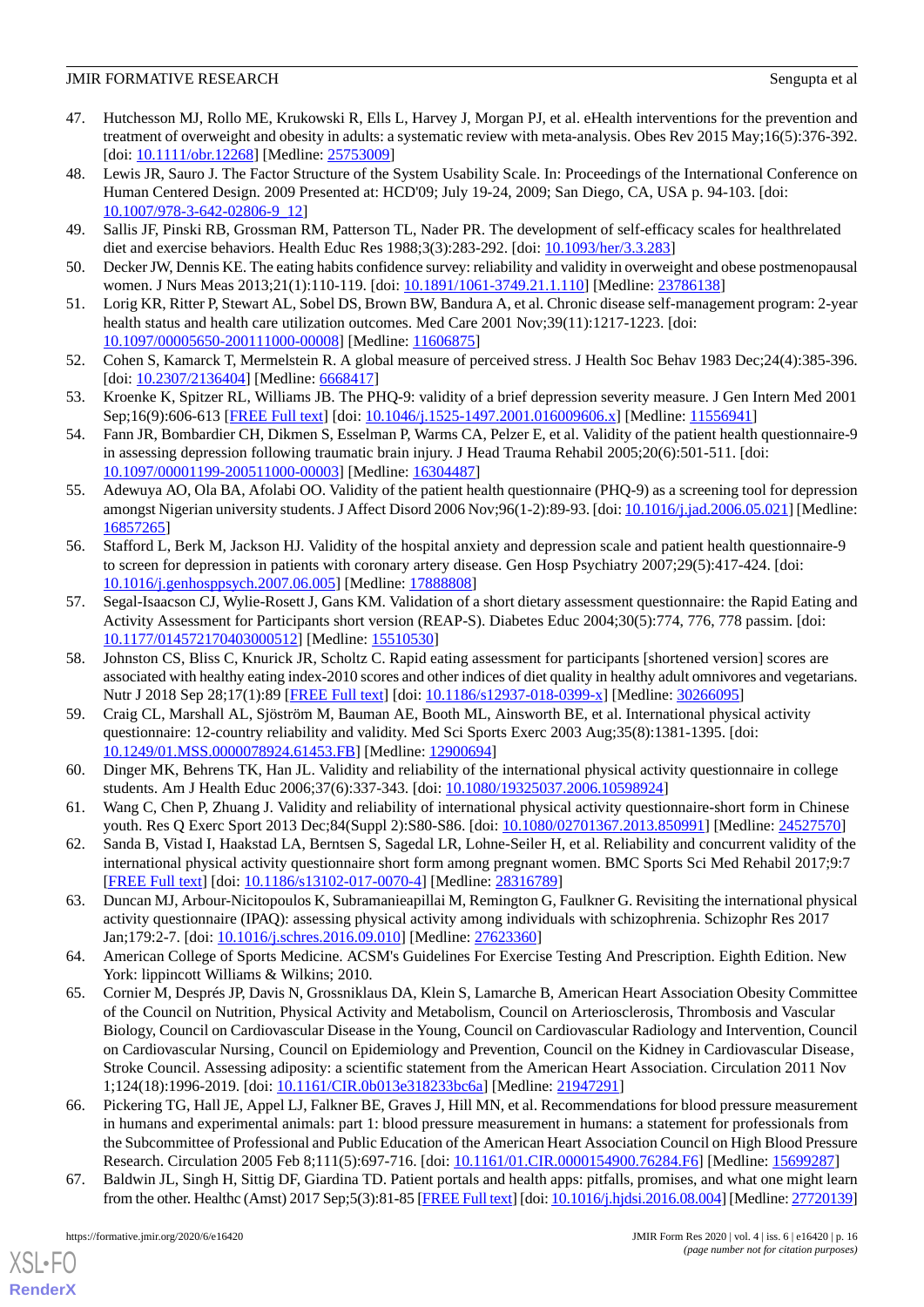- <span id="page-16-0"></span>68. Forman DE, LaFond K, Panch T, Allsup K, Manning K, Sattelmair J. Utility and efficacy of a smartphone application to enhance the learning and behavior goals of traditional cardiac rehabilitation: a feasibility study. J Cardiopulm Rehabil Prev 2014;34(5):327-334. [doi: [10.1097/HCR.0000000000000058\]](http://dx.doi.org/10.1097/HCR.0000000000000058) [Medline: [24866355\]](http://www.ncbi.nlm.nih.gov/entrez/query.fcgi?cmd=Retrieve&db=PubMed&list_uids=24866355&dopt=Abstract)
- <span id="page-16-2"></span>69. Johnston N, Bodegard J, Jerström S, Åkesson J, Brorsson H, Alfredsson J, et al. Effects of interactive patient smartphone support app on drug adherence and lifestyle changes in myocardial infarction patients: a randomized study. Am Heart J 2016 Aug;178:85-94 [[FREE Full text](https://linkinghub.elsevier.com/retrieve/pii/S0002-8703(16)30062-X)] [doi: [10.1016/j.ahj.2016.05.005\]](http://dx.doi.org/10.1016/j.ahj.2016.05.005) [Medline: [27502855\]](http://www.ncbi.nlm.nih.gov/entrez/query.fcgi?cmd=Retrieve&db=PubMed&list_uids=27502855&dopt=Abstract)
- <span id="page-16-3"></span>70. Widmer RJ, Allison TG, Lerman LO, Lerman A. Digital health intervention as an adjunct to cardiac rehabilitation reduces cardiovascular risk factors and rehospitalizations. J Cardiovasc Transl Res 2015 Jul;8(5):283-292 [[FREE Full text](http://europepmc.org/abstract/MED/25946990)] [doi: [10.1007/s12265-015-9629-1\]](http://dx.doi.org/10.1007/s12265-015-9629-1) [Medline: [25946990](http://www.ncbi.nlm.nih.gov/entrez/query.fcgi?cmd=Retrieve&db=PubMed&list_uids=25946990&dopt=Abstract)]
- <span id="page-16-4"></span><span id="page-16-1"></span>71. Hägglund E, Lyngå P, Frie F, Ullman B, Persson H, Melin M, et al. Patient-centred home-based management of heart failure. Findings from a randomised clinical trial evaluating a tablet computer for self-care, quality of life and effects on knowledge. Scand Cardiovasc J 2015 Aug;49(4):193-199. [doi: [10.3109/14017431.2015.1035319\]](http://dx.doi.org/10.3109/14017431.2015.1035319) [Medline: [25968968](http://www.ncbi.nlm.nih.gov/entrez/query.fcgi?cmd=Retrieve&db=PubMed&list_uids=25968968&dopt=Abstract)]
- <span id="page-16-5"></span>72. Bengtsson U, Kjellgren K, Hallberg I, Lindwall M, Taft C. Improved blood pressure control using an interactive mobile phone support system. J Clin Hypertens (Greenwich) 2016 Feb;18(2):101-108 [\[FREE Full text\]](https://doi.org/10.1111/jch.12682) [doi: [10.1111/jch.12682](http://dx.doi.org/10.1111/jch.12682)] [Medline: [26456490](http://www.ncbi.nlm.nih.gov/entrez/query.fcgi?cmd=Retrieve&db=PubMed&list_uids=26456490&dopt=Abstract)]
- <span id="page-16-6"></span>73. Layton AM, Whitworth J, Peacock J, Bartels MN, Jellen PA, Thomashow BM. Feasibility and acceptability of utilizing a smartphone based application to monitor outpatient discharge instruction compliance in cardiac disease patients around discharge from hospitalization. Int J Telemed Appl 2014;2014:415868 [[FREE Full text](https://dx.doi.org/10.1155/2014/415868)] [doi: [10.1155/2014/415868](http://dx.doi.org/10.1155/2014/415868)] [Medline: [25574165](http://www.ncbi.nlm.nih.gov/entrez/query.fcgi?cmd=Retrieve&db=PubMed&list_uids=25574165&dopt=Abstract)]
- <span id="page-16-7"></span>74. Zhou L, Bao J, Setiawan IM, Saptono A, Parmanto B. The mhealth app usability questionnaire (MAUQ): development and validation study. JMIR Mhealth Uhealth 2019 Apr 11;7(4):e11500 [\[FREE Full text](https://mhealth.jmir.org/2019/4/e11500/)] [doi: [10.2196/11500](http://dx.doi.org/10.2196/11500)] [Medline: [30973342](http://www.ncbi.nlm.nih.gov/entrez/query.fcgi?cmd=Retrieve&db=PubMed&list_uids=30973342&dopt=Abstract)]
- <span id="page-16-8"></span>75. Kim S, So J. How message fatigue toward health messages leads to ineffective persuasive outcomes: examining the mediating roles of reactance and inattention. J Health Commun 2018;23(1):109-116. [doi: [10.1080/10810730.2017.1414900\]](http://dx.doi.org/10.1080/10810730.2017.1414900) [Medline: [29272208](http://www.ncbi.nlm.nih.gov/entrez/query.fcgi?cmd=Retrieve&db=PubMed&list_uids=29272208&dopt=Abstract)]
- <span id="page-16-9"></span>76. Davidson TL, Jones S, Roy M, Stevenson RJ. The cognitive control of eating and body weight: it's more than what you 'think'. Front Psychol 2019;10:62 [\[FREE Full text\]](https://doi.org/10.3389/fpsyg.2019.00062) [doi: [10.3389/fpsyg.2019.00062](http://dx.doi.org/10.3389/fpsyg.2019.00062)] [Medline: [30814963](http://www.ncbi.nlm.nih.gov/entrez/query.fcgi?cmd=Retrieve&db=PubMed&list_uids=30814963&dopt=Abstract)]
- <span id="page-16-11"></span><span id="page-16-10"></span>77. Jones A, Robinson E, Duckworth J, Kersbergen I, Clarke N, Field M. The effects of exposure to appetitive cues on inhibitory control: a meta-analytic investigation. Appetite 2018 Sep 1;128:271-282 [[FREE Full text\]](https://linkinghub.elsevier.com/retrieve/pii/S0195-6663(18)30088-6) [doi: [10.1016/j.appet.2018.06.024\]](http://dx.doi.org/10.1016/j.appet.2018.06.024) [Medline: [29935289](http://www.ncbi.nlm.nih.gov/entrez/query.fcgi?cmd=Retrieve&db=PubMed&list_uids=29935289&dopt=Abstract)]
- <span id="page-16-13"></span><span id="page-16-12"></span>78. Appelhans B. Neurobehavioral inhibition of reward-driven feeding: implications for dieting and obesity. Obesity (Silver Spring) 2009 Apr;17(4):640-647 [\[FREE Full text\]](https://doi.org/10.1038/oby.2008.638) [doi: [10.1038/oby.2008.638\]](http://dx.doi.org/10.1038/oby.2008.638) [Medline: [19165160](http://www.ncbi.nlm.nih.gov/entrez/query.fcgi?cmd=Retrieve&db=PubMed&list_uids=19165160&dopt=Abstract)]
- 79. Torjesen I. Sixty seconds on . . . exercise. Br Med J 2018 Jul 10;362:k3006. [doi: [10.1136/bmj.k3006\]](http://dx.doi.org/10.1136/bmj.k3006) [Medline: [29991492](http://www.ncbi.nlm.nih.gov/entrez/query.fcgi?cmd=Retrieve&db=PubMed&list_uids=29991492&dopt=Abstract)]
- <span id="page-16-14"></span>80. Althoff T, Sosič R, Hicks JL, King AC, Delp SL, Leskovec J. Large-scale physical activity data reveal worldwide activity inequality. Nature 2017 Jul 20;547(7663):336-339 [[FREE Full text](http://europepmc.org/abstract/MED/28693034)] [doi: [10.1038/nature23018](http://dx.doi.org/10.1038/nature23018)] [Medline: [28693034](http://www.ncbi.nlm.nih.gov/entrez/query.fcgi?cmd=Retrieve&db=PubMed&list_uids=28693034&dopt=Abstract)]
- <span id="page-16-15"></span>81. Bassett Jr DR, Toth LP, LaMunion SR, Crouter SE. Step counting: a review of measurement considerations and health-related applications. Sports Med 2017 Jul;47(7):1303-1315 [[FREE Full text\]](http://europepmc.org/abstract/MED/28005190) [doi: [10.1007/s40279-016-0663-1](http://dx.doi.org/10.1007/s40279-016-0663-1)] [Medline: [28005190\]](http://www.ncbi.nlm.nih.gov/entrez/query.fcgi?cmd=Retrieve&db=PubMed&list_uids=28005190&dopt=Abstract)
- <span id="page-16-16"></span>82. Kraus WE, Yates T, Tuomilehto J, Sun J, Thomas L, McMurray JJ, et al. Relationship between baseline physical activity assessed by pedometer count and new-onset diabetes in the NAVIGATOR trial. BMJ Open Diabetes Res Care 2018;6(1):e000523 [\[FREE Full text](https://drc.bmj.com/cgi/pmidlookup?view=long&pmid=30073088)] [doi: [10.1136/bmjdrc-2018-000523\]](http://dx.doi.org/10.1136/bmjdrc-2018-000523) [Medline: [30073088\]](http://www.ncbi.nlm.nih.gov/entrez/query.fcgi?cmd=Retrieve&db=PubMed&list_uids=30073088&dopt=Abstract)
- 83. Dwyer T, Pezic A, Sun C, Cochrane J, Venn A, Srikanth V, et al. Objectively measured daily steps and subsequent long term all-cause mortality: the tasped prospective cohort study. PLoS One 2015;10(11):e0141274 [[FREE Full text](http://dx.plos.org/10.1371/journal.pone.0141274)] [doi: [10.1371/journal.pone.0141274\]](http://dx.doi.org/10.1371/journal.pone.0141274) [Medline: [26536618](http://www.ncbi.nlm.nih.gov/entrez/query.fcgi?cmd=Retrieve&db=PubMed&list_uids=26536618&dopt=Abstract)]
- 84. Lee I, Shiroma EJ, Kamada M, Bassett DR, Matthews CE, Buring JE. Association of step volume and intensity with all-cause mortality in older women. JAMA Intern Med 2019 May 29 epub ahead of print. [doi: [10.1001/jamainternmed.2019.0899](http://dx.doi.org/10.1001/jamainternmed.2019.0899)] [Medline: [31141585](http://www.ncbi.nlm.nih.gov/entrez/query.fcgi?cmd=Retrieve&db=PubMed&list_uids=31141585&dopt=Abstract)]

# **Abbreviations**

**BCT:** behavior change technique **BP:** blood pressure **CBCR:** center-based cardiac rehabilitation **CHD:** coronary heart disease **CV:** cardiovascular **EMA:** ecological momentary assessment **GUI:** graphic user interface **HBCR:** home-based cardiac rehabilitation **ICC:** intraclass correlation coefficient **IPAQ-SF:** International Physical Activity Questionnaire-Short Form